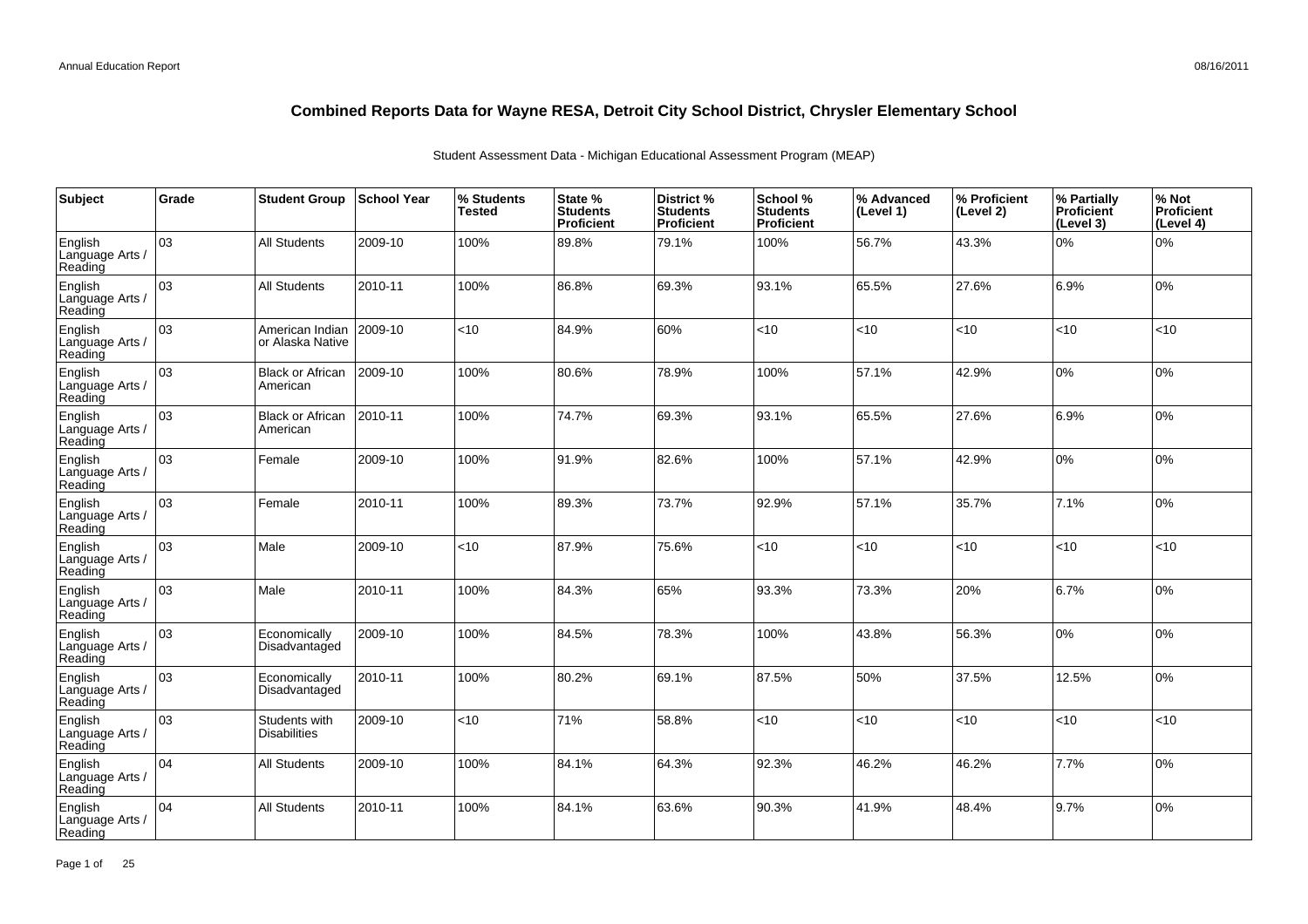| Subject                               | Grade | <b>Student Group</b>                 | <b>School Year</b> | % Students<br><b>Tested</b> | State %<br><b>Students</b><br>Proficient | District %<br><b>Students</b><br><b>Proficient</b> | School %<br><b>Students</b><br><b>Proficient</b> | % Advanced<br>(Level 1) | % Proficient<br>(Level 2) | % Partially<br><b>Proficient</b><br>(Level 3) | % Not<br>Proficient<br>(Level 4) |
|---------------------------------------|-------|--------------------------------------|--------------------|-----------------------------|------------------------------------------|----------------------------------------------------|--------------------------------------------------|-------------------------|---------------------------|-----------------------------------------------|----------------------------------|
| English<br>Language Arts /<br>Reading | 104   | American Indian<br>or Alaska Native  | 2010-11            | < 10                        | 77.4%                                    | 40.9%                                              | $<$ 10                                           | < 10                    | <10                       | <10                                           | < 10                             |
| English<br>Language Arts /<br>Reading | 104   | <b>Black or African</b><br>American  | 2009-10            | 100%                        | 68.6%                                    | 64.5%                                              | 92%                                              | 48%                     | 44%                       | 8%                                            | 10%                              |
| English<br>Language Arts /<br>Reading | 104   | <b>Black or African</b><br>American  | 2010-11            | 100%                        | 69.1%                                    | 62.6%                                              | 89.7%                                            | 41.4%                   | 48.3%                     | 10.3%                                         | 0%                               |
| English<br>Language Arts /<br>Reading | 104   | Hispanic or<br>Latino                | 2009-10            | $<$ 10                      | 74.3%                                    | 61.8%                                              | <10                                              | <10                     | <10                       | <10                                           | <10                              |
| English<br>Language Arts /<br>Reading | 104   | White                                | 2010-11            | <10                         | 88.5%                                    | 65.3%                                              | < 10                                             | < 10                    | <10                       | <10                                           | <10                              |
| English<br>Language Arts /<br>Reading | 104   | Female                               | 2009-10            | 100%                        | 86.1%                                    | 67.8%                                              | 92.3%                                            | 53.8%                   | 38.5%                     | 7.7%                                          | 0%                               |
| English<br>Language Arts /<br>Reading | 104   | Female                               | 2010-11            | 100%                        | 87%                                      | 68.8%                                              | 88.9%                                            | 44.4%                   | 44.4%                     | 11.1%                                         | 0%                               |
| English<br>Language Arts<br>Reading   | 04    | Male                                 | 2009-10            | 100%                        | 82.1%                                    | 60.8%                                              | 92.3%                                            | 38.5%                   | 53.8%                     | 7.7%                                          | 0%                               |
| English<br>Language Arts /<br>Reading | 104   | Male                                 | 2010-11            | 100%                        | 81.3%                                    | 58.6%                                              | 92.3%                                            | 38.5%                   | 53.8%                     | 7.7%                                          | 0%                               |
| English<br>Language Arts /<br>Reading | 04    | Economically<br>Disadvantaged        | 2009-10            | 100%                        | 75.7%                                    | 63.3%                                              | 85.7%                                            | 42.9%                   | 42.9%                     | 14.3%                                         | 0%                               |
| English<br>Language Arts /<br>Reading | 104   | Economically<br>Disadvantaged        | 2010-11            | 100%                        | 76.1%                                    | 63.2%                                              | 90%                                              | 50%                     | 40%                       | 10%                                           | 10%                              |
| English<br>Language Arts /<br>Reading | 04    | Students with<br><b>Disabilities</b> | 2009-10            | <10                         | 58%                                      | 43.2%                                              | $<$ 10                                           | < 10                    | < 10                      | $<10$                                         | <10                              |
| English<br>Language Arts /<br>Reading | lo5   | <b>All Students</b>                  | 2009-10            | 100%                        | 85.2%                                    | 65.1%                                              | 100%                                             | 63%                     | 37%                       | 0%                                            | 0%                               |
| English<br>Language Arts<br>Reading   | 05    | All Students                         | 2010-11            | 100%                        | 85.1%                                    | 65.4%                                              | 87.5%                                            | 66.7%                   | 20.8%                     | 12.5%                                         | 0%                               |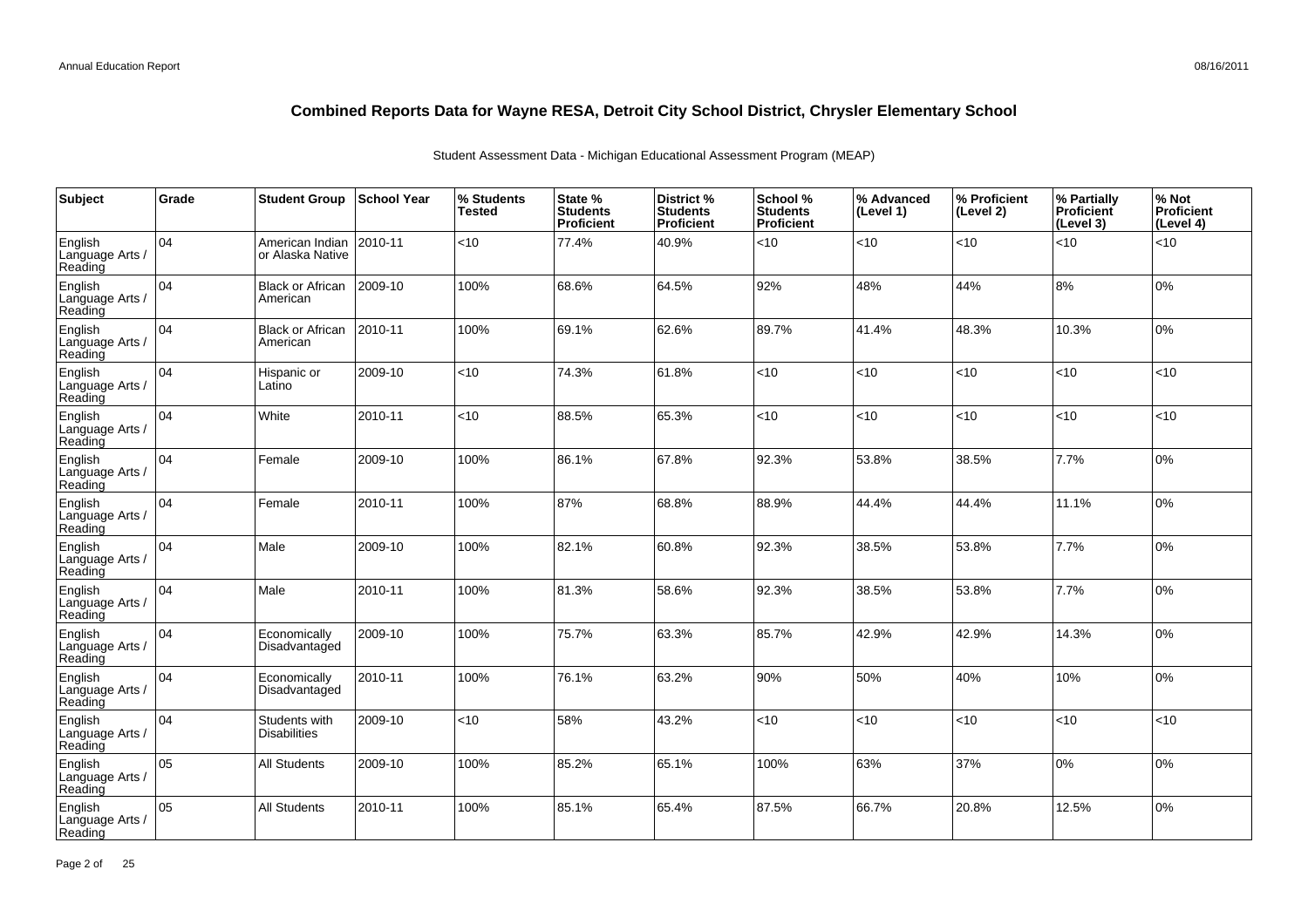| Subject                               | Grade | <b>Student Group</b>                 | <b>School Year</b> | % Students<br><b>Tested</b> | State %<br><b>Students</b><br>Proficient | District %<br><b>Students</b><br>Proficient | School %<br><b>Students</b><br><b>Proficient</b> | % Advanced<br>(Level 1) | % Proficient<br>(Level 2) | % Partially<br><b>Proficient</b><br>(Level 3) | % Not<br>Proficient<br>(Level 4) |
|---------------------------------------|-------|--------------------------------------|--------------------|-----------------------------|------------------------------------------|---------------------------------------------|--------------------------------------------------|-------------------------|---------------------------|-----------------------------------------------|----------------------------------|
| English<br>Language Arts /<br>Reading | 05    | <b>Black or African</b><br>American  | 2009-10            | 100%                        | 70.4%                                    | 65.2%                                       | 100%                                             | 61.5%                   | 38.5%                     | $0\%$                                         | 0%                               |
| English<br>Language Arts /<br>Reading | 05    | <b>Black or African</b><br>American  | 2010-11            | 100%                        | 71.6%                                    | 64.6%                                       | 87%                                              | 65.2%                   | 21.7%                     | 13%                                           | 0%                               |
| English<br>Language Arts /<br>Reading | 05    | Hispanic or<br>Latino                | 2010-11            | $<$ 10                      | 78.5%                                    | 69.2%                                       | < 10                                             | < 10                    | < 10                      | <10                                           | <10                              |
| English<br>Language Arts /<br>Reading | 05    | White                                | 2009-10            | $<$ 10                      | 89.8%                                    | 67%                                         | <10                                              | < 10                    | <10                       | <10                                           | <10                              |
| English<br>Language Arts /<br>Reading | 05    | Female                               | 2009-10            | 100%                        | 86.8%                                    | 67.7%                                       | 100%                                             | 61.1%                   | 38.9%                     | 0%                                            | 0%                               |
| English<br>Language Arts /<br>Reading | 05    | Female                               | 2010-11            | 100%                        | 87.7%                                    | 69.3%                                       | 83.3%                                            | 66.7%                   | 16.7%                     | 16.7%                                         | 0%                               |
| English<br>Language Arts /<br>Reading | 05    | Male                                 | 2009-10            | $<$ 10                      | 83.5%                                    | 62.5%                                       | < 10                                             | < 10                    | <10                       | <10                                           | <10                              |
| English<br>Language Arts /<br>Reading | 05    | Male                                 | 2010-11            | 100%                        | 82.6%                                    | 61.5%                                       | 91.7%                                            | 66.7%                   | 25%                       | 8.3%                                          | 0%                               |
| English<br>Language Arts /<br>Reading | 05    | Economically<br>Disadvantaged        | 2009-10            | 100%                        | 76.6%                                    | 63.8%                                       | 100%                                             | 58.8%                   | 41.2%                     | 0%                                            | 0%                               |
| English<br>Language Arts /<br>Reading | 05    | Economically<br>Disadvantaged        | 2010-11            | 100%                        | 77.4%                                    | 64.9%                                       | 92.9%                                            | 64.3%                   | 28.6%                     | 7.1%                                          | 0%                               |
| English<br>Language Arts /<br>Reading | 05    | Students with<br><b>Disabilities</b> | 2009-10            | $<$ 10                      | 57.6%                                    | 36.2%                                       | < 10                                             | < 10                    | <10                       | <10                                           | $<$ 10                           |
| Mathematics                           | 03    | <b>All Students</b>                  | 2009-10            | 100%                        | 94.8%                                    | 85.6%                                       | 100%                                             | 46.7%                   | 53.3%                     | 0%                                            | 0%                               |
| Mathematics                           | 03    | <b>All Students</b>                  | 2010-11            | 100%                        | 95.3%                                    | 84%                                         | 93.1%                                            | 44.8%                   | 48.3%                     | 6.9%                                          | 0%                               |
| Mathematics                           | 03    | American Indian<br>or Alaska Native  | 2009-10            | $<$ 10                      | 92.8%                                    | 66.7%                                       | $<$ 10                                           | < 10                    | <10                       | <10                                           | < 10                             |
| <b>Mathematics</b>                    | 03    | <b>Black or African</b><br>American  | 2009-10            | 100%                        | 87.7%                                    | 85%                                         | 100%                                             | 46.4%                   | 53.6%                     | 0%                                            | 0%                               |
| Mathematics                           | 03    | <b>Black or African</b><br>American  | 2010-11            | 100%                        | 88.6%                                    | 82.9%                                       | 93.1%                                            | 44.8%                   | 48.3%                     | 6.9%                                          | 0%                               |
| Mathematics<br>Page 3 of<br>25        | 03    | Female                               | 2009-10            | 100%                        | 94.8%                                    | 86.3%                                       | 100%                                             | 47.6%                   | 52.4%                     | 0%                                            | 0%                               |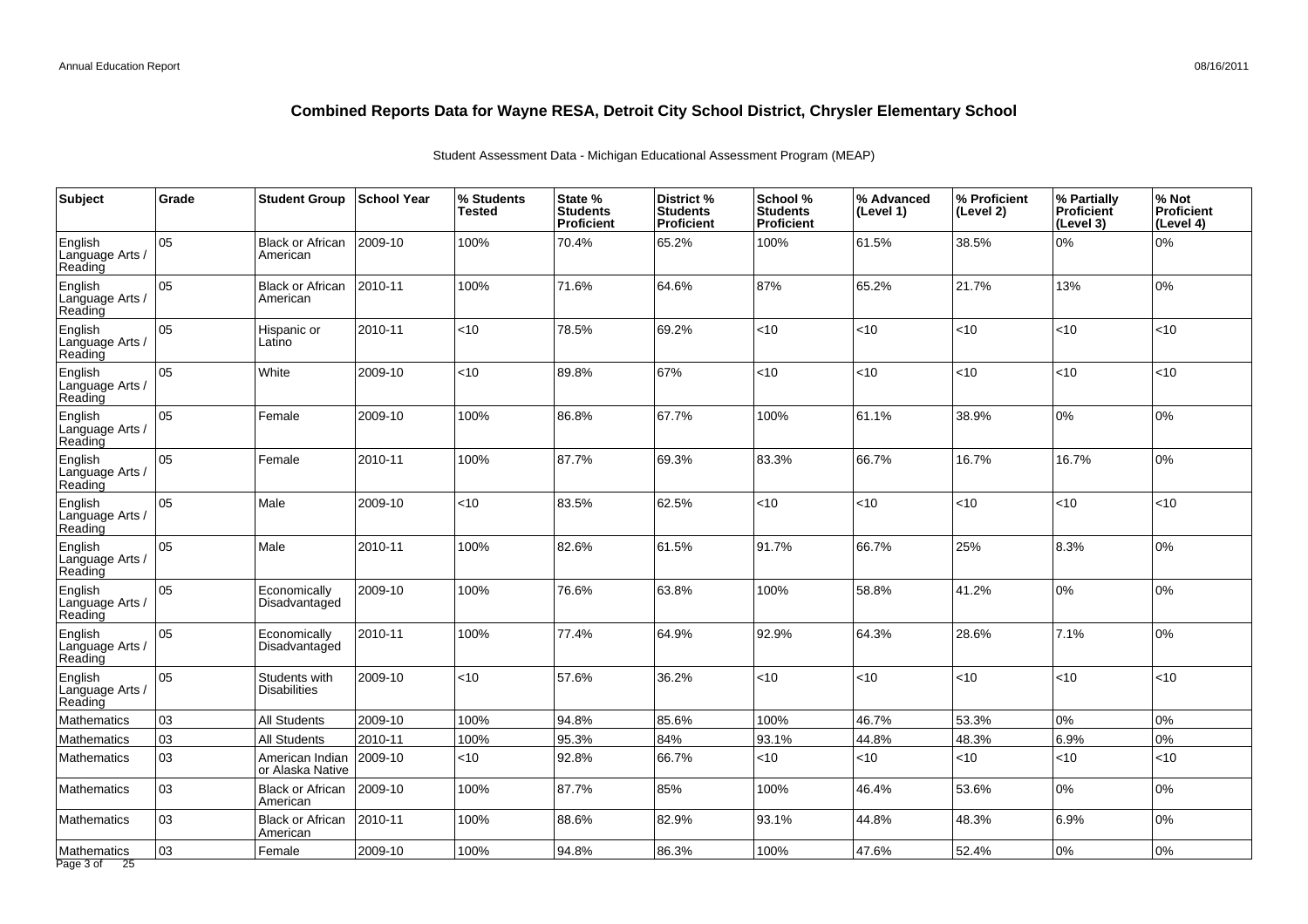| <b>Subject</b>     | Grade | <b>Student Group</b>                 | School Year | % Students<br>Tested | State %<br><b>Students</b><br><b>Proficient</b> | District %<br><b>Students</b><br>Proficient | School %<br><b>Students</b><br><b>Proficient</b> | % Advanced<br>(Level 1) | % Proficient<br>(Level 2) | % Partially<br><b>Proficient</b><br>(Level 3) | % Not<br><b>Proficient</b><br>(Level 4) |
|--------------------|-------|--------------------------------------|-------------|----------------------|-------------------------------------------------|---------------------------------------------|--------------------------------------------------|-------------------------|---------------------------|-----------------------------------------------|-----------------------------------------|
| <b>Mathematics</b> | 03    | Female                               | 2010-11     | 100%                 | 95.3%                                           | 84.2%                                       | 85.7%                                            | 42.9%                   | 42.9%                     | 14.3%                                         | 0%                                      |
| <b>Mathematics</b> | 03    | Male                                 | 2009-10     | <10                  | 94.8%                                           | 84.8%                                       | $<$ 10                                           | < 10                    | <10                       | <10                                           | <10                                     |
| <b>Mathematics</b> | 03    | Male                                 | 2010-11     | 100%                 | 95.3%                                           | 83.9%                                       | 100%                                             | 46.7%                   | 53.3%                     | 0%                                            | 0%                                      |
| <b>Mathematics</b> | 03    | Economically<br>Disadvantaged        | 2009-10     | 100%                 | 91.9%                                           | 85.2%                                       | 100%                                             | 31.3%                   | 68.8%                     | 0%                                            | 0%                                      |
| <b>Mathematics</b> | 03    | Economically<br>Disadvantaged        | 2010-11     | 100%                 | 92.7%                                           | 83.5%                                       | 87.5%                                            | 31.3%                   | 56.3%                     | 12.5%                                         | 0%                                      |
| <b>Mathematics</b> | 03    | Students with<br><b>Disabilities</b> | 2009-10     | <10                  | 87.8%                                           | 78.6%                                       | <10                                              | < 10                    | <10                       | $<$ 10                                        | $<$ 10                                  |
| <b>Mathematics</b> | 04    | All Students                         | 2009-10     | 100%                 | 92.3%                                           | 78.5%                                       | 92.3%                                            | 50%                     | 42.3%                     | 7.7%                                          | 0%                                      |
| <b>Mathematics</b> | 04    | <b>All Students</b>                  | 2010-11     | 100%                 | 91.5%                                           | 75.4%                                       | 90.3%                                            | 32.3%                   | 58.1%                     | 9.7%                                          | 0%                                      |
| <b>Mathematics</b> | 04    | American Indian<br>or Alaska Native  | 2010-11     | <10                  | 88.8%                                           | 66.7%                                       | <10                                              | < 10                    | <10                       | <10                                           | <10                                     |
| <b>Mathematics</b> | 04    | <b>Black or African</b><br>American  | 2009-10     | 100%                 | 82.3%                                           | 77.4%                                       | 92%                                              | 48%                     | 44%                       | 8%                                            | 0%                                      |
| <b>Mathematics</b> | 04    | <b>Black or African</b><br>American  | 2010-11     | 100%                 | 81.2%                                           | 74.1%                                       | 93.1%                                            | 31%                     | 62.1%                     | 6.9%                                          | 0%                                      |
| <b>Mathematics</b> | 04    | Hispanic or<br>Latino                | 2009-10     | <10                  | 89.3%                                           | 86.4%                                       | < 10                                             | <10                     | <10                       | $<10$                                         | <10                                     |
| <b>Mathematics</b> | 04    | White                                | 2010-11     | <10                  | 94.3%                                           | 77.6%                                       | $<$ 10                                           | <10                     | $<$ 10                    | < 10                                          | $<$ 10                                  |
| <b>Mathematics</b> | 04    | Female                               | 2009-10     | 100%                 | 92.9%                                           | 80.4%                                       | 92.3%                                            | 61.5%                   | 30.8%                     | 7.7%                                          | 0%                                      |
| Mathematics        | 04    | Female                               | 2010-11     | 100%                 | 91.6%                                           | 75.3%                                       | 88.9%                                            | 27.8%                   | 61.1%                     | 11.1%                                         | 0%                                      |
| Mathematics        | 04    | Male                                 | 2009-10     | 100%                 | 91.6%                                           | 76.7%                                       | 92.3%                                            | 38.5%                   | 53.8%                     | 7.7%                                          | 0%                                      |
| <b>Mathematics</b> | 04    | Male                                 | 2010-11     | 100%                 | 91.3%                                           | 75.4%                                       | 92.3%                                            | 38.5%                   | 53.8%                     | 7.7%                                          | 0%                                      |
| <b>Mathematics</b> | 04    | Economically<br>Disadvantaged        | 2009-10     | 100%                 | 87.8%                                           | 78%                                         | 92.9%                                            | 57.1%                   | 35.7%                     | 7.1%                                          | 0%                                      |
| <b>Mathematics</b> | 04    | Economically<br>Disadvantaged        | 2010-11     | 100%                 | 86.9%                                           | 75.3%                                       | 95%                                              | 35%                     | 60%                       | 5%                                            | 0%                                      |
| <b>Mathematics</b> | 04    | Students with<br><b>Disabilities</b> | 2009-10     | <10                  | 80%                                             | 66.6%                                       | <10                                              | $<$ 10                  | <10                       | < 10                                          | <10                                     |
| <b>Mathematics</b> | 05    | <b>All Students</b>                  | 2009-10     | 100%                 | 79.5%                                           | 57%                                         | 100%                                             | 74.1%                   | 25.9%                     | 0%                                            | 0%                                      |
| Mathematics        | 05    | <b>All Students</b>                  | 2010-11     | 100%                 | 79.9%                                           | 54.4%                                       | 95.8%                                            | 45.8%                   | 50%                       | 4.2%                                          | 0%                                      |
| <b>Mathematics</b> | 05    | <b>Black or African</b><br>American  | 2009-10     | 100%                 | 62.5%                                           | 56%                                         | 100%                                             | 73.1%                   | 26.9%                     | 0%                                            | 0%                                      |
| Mathematics        | 05    | <b>Black or African</b><br>American  | 2010-11     | 100%                 | 61.3%                                           | 52.2%                                       | 95.7%                                            | 43.5%                   | 52.2%                     | 4.3%                                          | 0%                                      |
| Mathematics        | 05    | Hispanic or<br>Latino                | 2010-11     | <10                  | 73.5%                                           | 67.5%                                       | $<$ 10                                           | $<$ 10                  | $<$ 10                    | ~10                                           | <10                                     |
| Page 4 of 25       |       |                                      |             |                      |                                                 |                                             |                                                  |                         |                           |                                               |                                         |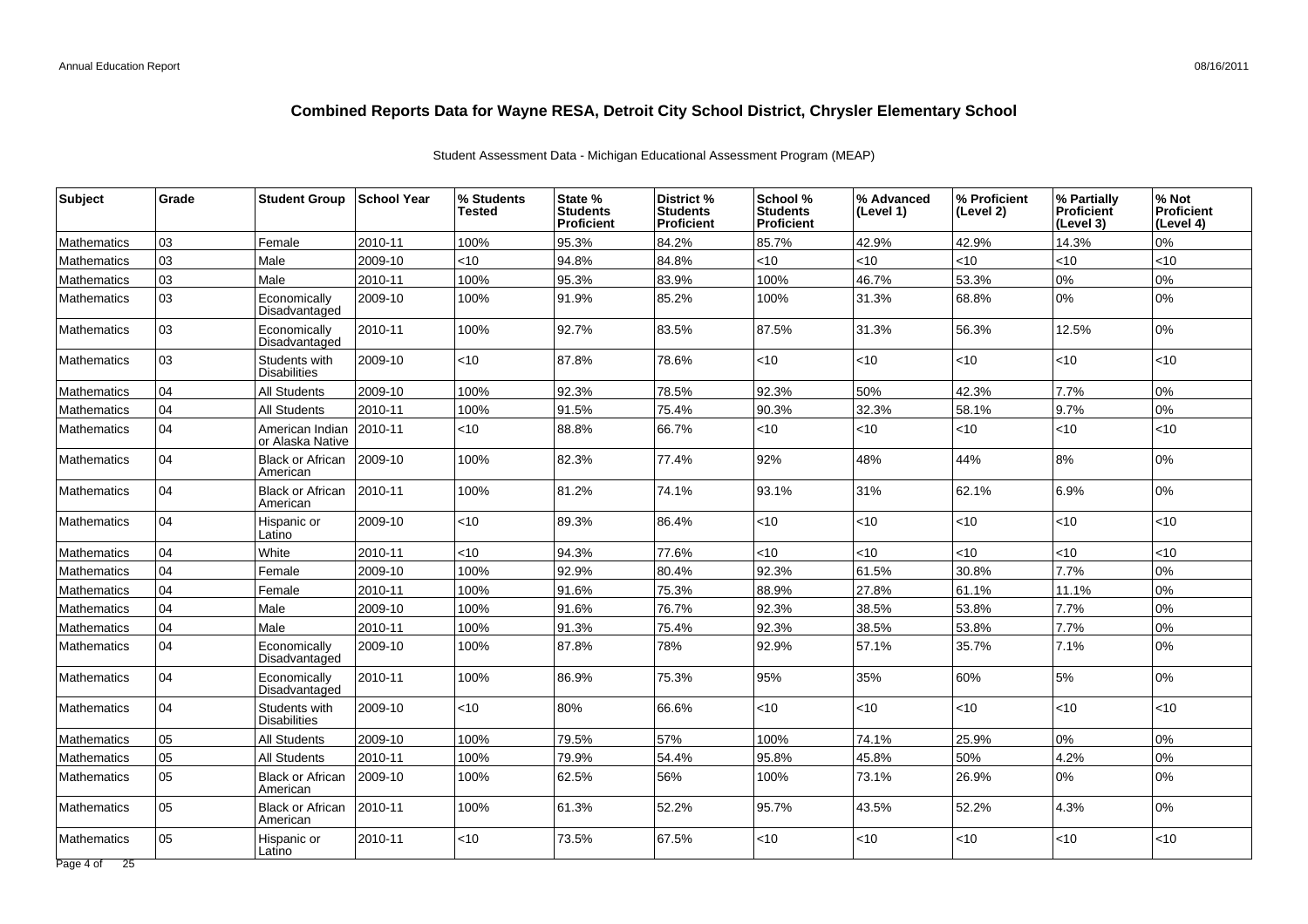| <b>Subject</b>     | Grade | <b>Student Group</b>                 | ∣School Year | % Students<br><b>Tested</b> | State %<br><b>Students</b><br><b>Proficient</b> | District %<br><b>Students</b><br><b>Proficient</b> | School %<br><b>Students</b><br><b>Proficient</b> | % Advanced<br>(Level 1) | ∣% Proficient<br>(Level 2) | % Partially<br><b>Proficient</b><br>(Level 3) | % Not<br>Proficient<br>(Level 4) |
|--------------------|-------|--------------------------------------|--------------|-----------------------------|-------------------------------------------------|----------------------------------------------------|--------------------------------------------------|-------------------------|----------------------------|-----------------------------------------------|----------------------------------|
| <b>Mathematics</b> | 05    | White                                | 2009-10      | < 10                        | 84.3%                                           | 59.1%                                              | < 10                                             | < 10                    | <10                        | $ $ < 10                                      | <10                              |
| <b>Mathematics</b> | 05    | Female                               | 2009-10      | 100%                        | 79.6%                                           | 57.3%                                              | 100%                                             | 77.8%                   | 22.2%                      | 0%                                            | 0%                               |
| Mathematics        | 05    | Female                               | 2010-11      | 100%                        | 80.1%                                           | 54.3%                                              | 91.7%                                            | 33.3%                   | 58.3%                      | 8.3%                                          | 0%                               |
| Mathematics        | 05    | Male                                 | 2009-10      | $<$ 10                      | 79.4%                                           | 56.7%                                              | $<$ 10                                           | < 10                    | $<$ 10                     | $ $ < 10                                      | $<$ 10                           |
| <b>Mathematics</b> | 05    | Male                                 | 2010-11      | 100%                        | 79.7%                                           | 54.4%                                              | 100%                                             | 58.3%                   | 41.7%                      | 0%                                            | 0%                               |
| <b>Mathematics</b> | 05    | Economically<br>Disadvantaged        | 2009-10      | 100%                        | 69.8%                                           | 56%                                                | 100%                                             | 76.5%                   | 23.5%                      | 0%                                            | 0%                               |
| <b>Mathematics</b> | 05    | Economically<br>Disadvantaged        | 2010-11      | 100%                        | 70.2%                                           | 53.7%                                              | 92.9%                                            | 50%                     | 42.9%                      | 7.1%                                          | 0%                               |
| <b>Mathematics</b> | 05    | Students with<br><b>Disabilities</b> | 2009-10      | $<$ 10                      | 52.8%                                           | 33.6%                                              | $<$ 10                                           | < 10                    | $<$ 10                     | $ $ < 10                                      | <10                              |
| Science            | 05    | <b>All Students</b>                  | 2009-10      | 100%                        | 81%                                             | 56.6%                                              | 100%                                             | 70.4%                   | 29.6%                      | 0%                                            | 0%                               |
| Science            | 05    | <b>All Students</b>                  | 2010-11      | 100%                        | 78.1%                                           | 47.6%                                              | 91.7%                                            | 54.2%                   | 37.5%                      | 8.3%                                          | $0\%$                            |
| Science            | 05    | <b>Black or African</b><br>American  | 2009-10      | 100%                        | 59.6%                                           | 56.1%                                              | 100%                                             | 69.2%                   | 30.8%                      | 0%                                            | 0%                               |
| Science            | 05    | <b>Black or African</b><br>American  | 2010-11      | 100%                        | 52.8%                                           | 45.5%                                              | 91.3%                                            | 52.2%                   | 39.1%                      | 8.7%                                          | 0%                               |
| Science            | 05    | Hispanic or<br>Latino                | 2010-11      | $<$ 10                      | 67.8%                                           | 59%                                                | < 10                                             | < 10                    | $<$ 10                     | $ $ < 10                                      | <10                              |
| Science            | 05    | White                                | 2009-10      | $<10$                       | 87.5%                                           | 62.5%                                              | $<$ 10                                           | < 10                    | <10                        | $ $ < 10                                      | <10                              |
| Science            | 05    | Female                               | 2009-10      | 100%                        | 81.1%                                           | 56.3%                                              | 100%                                             | 66.7%                   | 33.3%                      | 0%                                            | $0\%$                            |
| Science            | 05    | Female                               | 2010-11      | 100%                        | 78.6%                                           | 48.3%                                              | 83.3%                                            | 41.7%                   | 41.7%                      | 16.7%                                         | 0%                               |
| Science            | 05    | Male                                 | 2009-10      | $<$ 10                      | 80.8%                                           | 56.9%                                              | $<$ 10                                           | < 10                    | $<$ 10                     | $ $ < 10                                      | <10                              |
| Science            | 05    | Male                                 | 2010-11      | 100%                        | 77.5%                                           | 47%                                                | 100%                                             | 66.7%                   | 33.3%                      | 0%                                            | 0%                               |
| Science            | 05    | Economically<br>Disadvantaged        | 2009-10      | 100%                        | 70.6%                                           | 55.4%                                              | 100%                                             | 64.7%                   | 35.3%                      | 0%                                            | 0%                               |
| Science            | 05    | Economically<br>Disadvantaged        | 2010-11      | 100%                        | 66.6%                                           | 46.6%                                              | 92.9%                                            | 57.1%                   | 35.7%                      | 7.1%                                          | 0%                               |
| Science            | 05    | Students with<br><b>Disabilities</b> | 2009-10      | $ $ < 10                    | 60.7%                                           | 36.6%                                              | < 10                                             | < 10                    | $<$ 10                     | $ $ < 10                                      | < 10                             |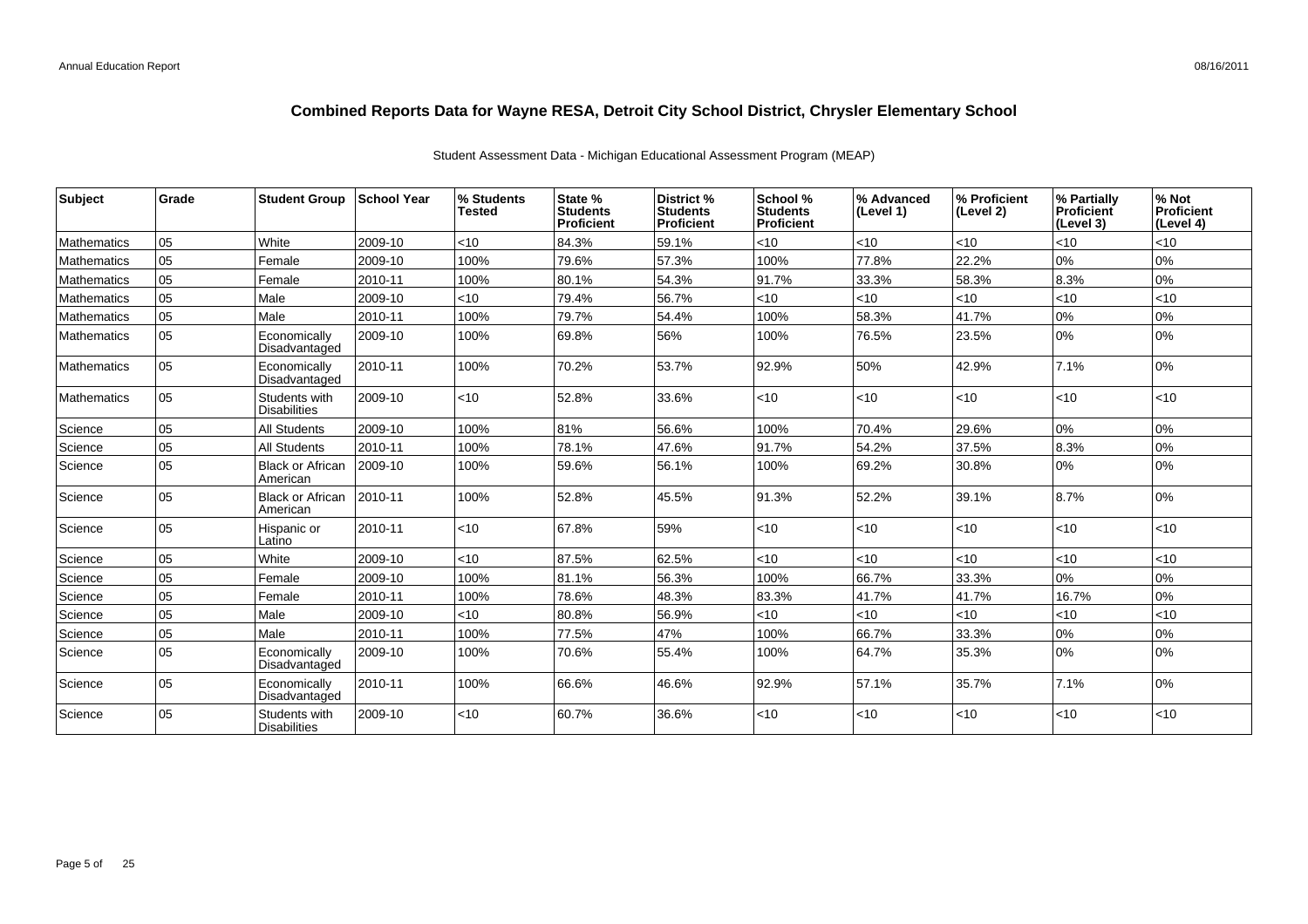Student Assessment Data - Michigan Merit Examination (MME)

| Subject | Grade | Student Group | <b>School Year</b> | <b>Students</b><br>Tested | State %<br>Students<br>Proficient | District %<br>Students<br><b>Proficient</b> | School %<br>Students<br>Proficient | $\overline{0}$<br>Advancec<br>$ $ (Level 1) | % Proficient<br> (Level 2) | % Partially<br>Proficient<br><b>I</b> Cevel 3<br>. . | ∕∘ Not<br>Proficient<br>(Level 4) |
|---------|-------|---------------|--------------------|---------------------------|-----------------------------------|---------------------------------------------|------------------------------------|---------------------------------------------|----------------------------|------------------------------------------------------|-----------------------------------|
|---------|-------|---------------|--------------------|---------------------------|-----------------------------------|---------------------------------------------|------------------------------------|---------------------------------------------|----------------------------|------------------------------------------------------|-----------------------------------|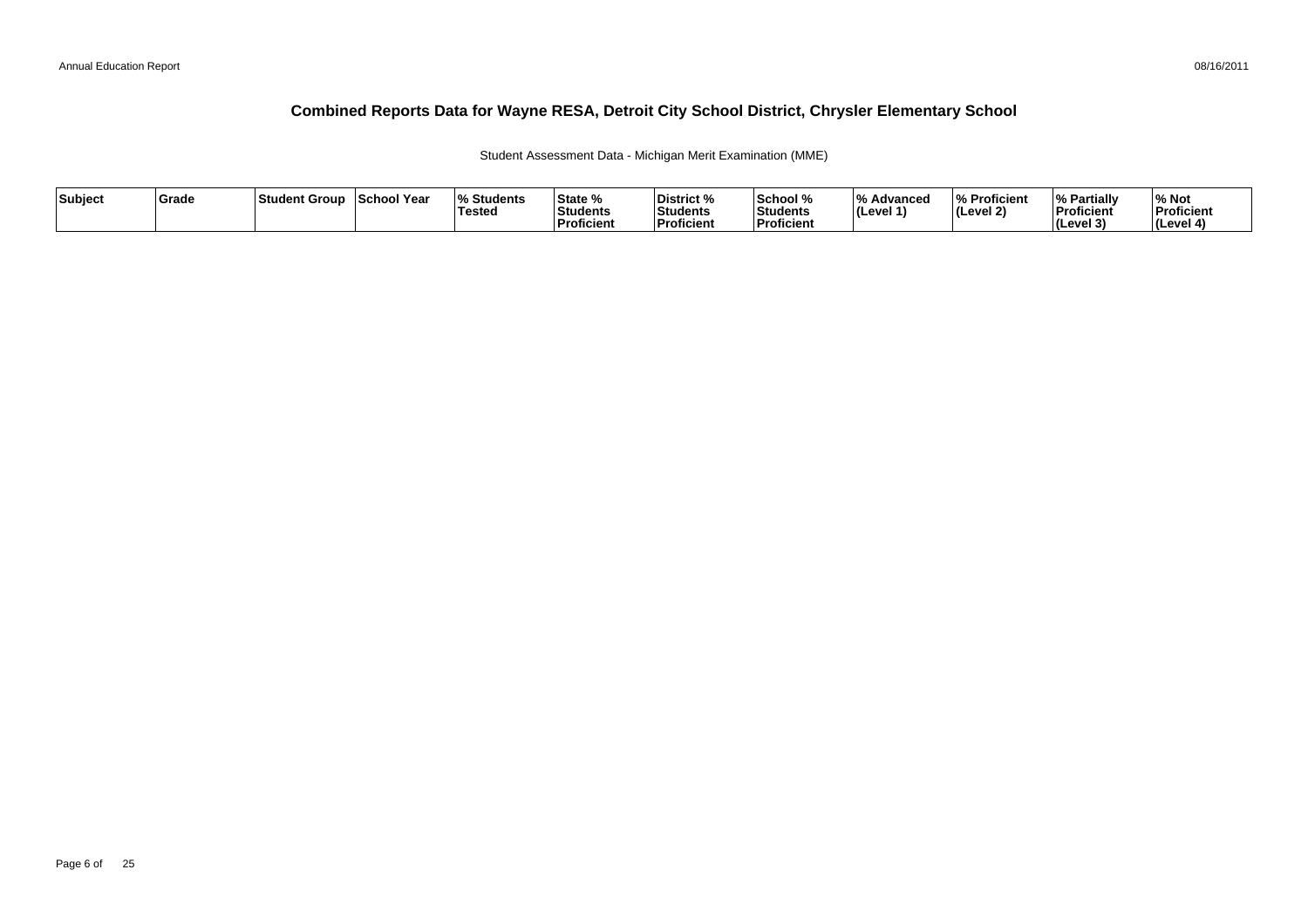Student Assessment Data - MI-Access : Functional Independence

| Subject | <b>Srade</b> | <b>Student Group</b> | <b>School Year</b> | $\Omega$<br><b>Students</b><br>Tested | <b>State % Students District %</b><br><b>Proficient</b> | <b>Students</b><br>Proficient | School %<br><b>Students</b><br><b>Proficient</b> | % Surpassed<br>(Level 1 | l 0/<br>Attained<br>(Level 2) | Emerging<br>$ $ (Level 3' |
|---------|--------------|----------------------|--------------------|---------------------------------------|---------------------------------------------------------|-------------------------------|--------------------------------------------------|-------------------------|-------------------------------|---------------------------|
|---------|--------------|----------------------|--------------------|---------------------------------------|---------------------------------------------------------|-------------------------------|--------------------------------------------------|-------------------------|-------------------------------|---------------------------|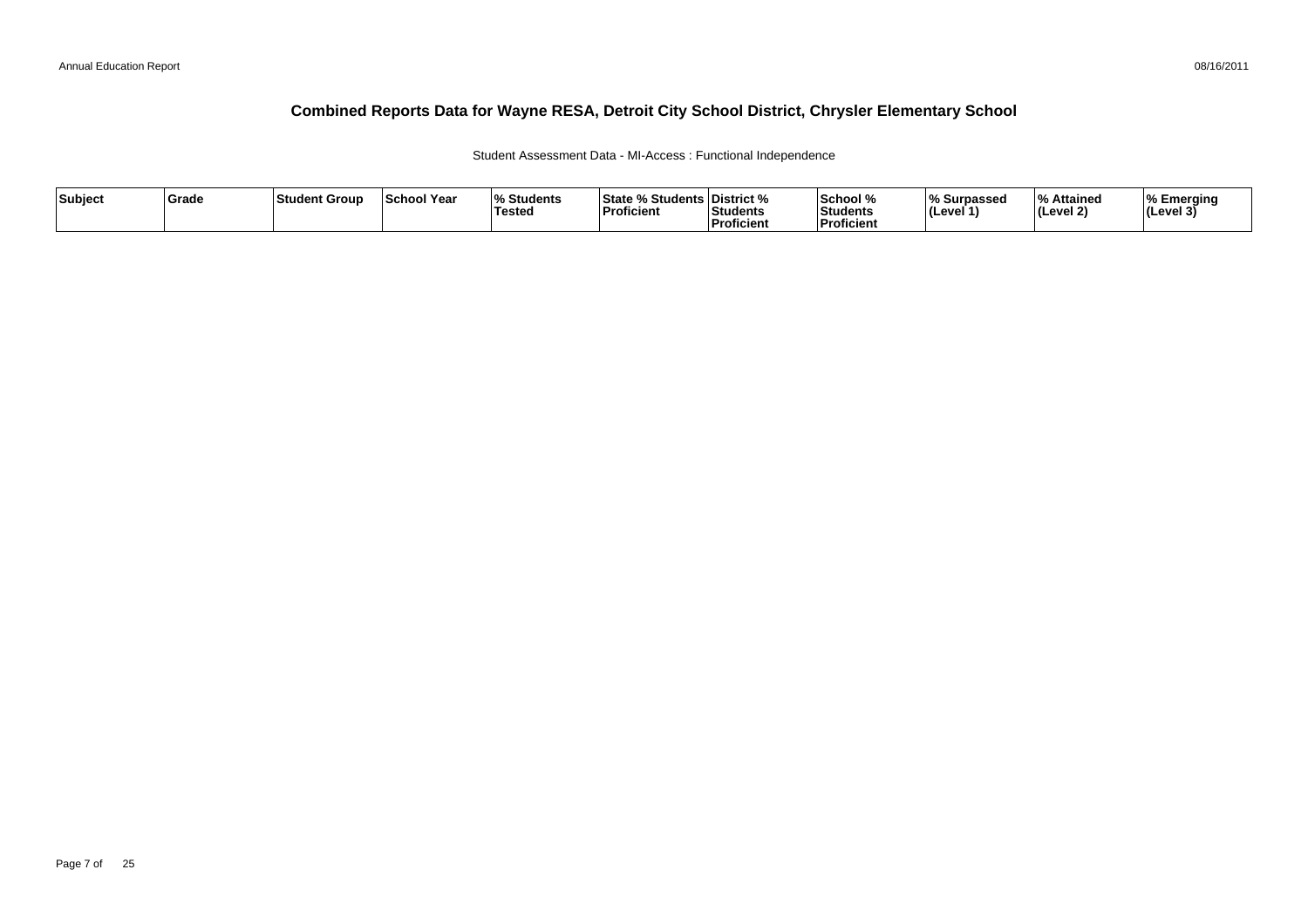Student Assessment Data - MI-Access : Supported Independence

| Subject | <b>Grade</b> | <b>Student Group</b> | <b>School Year</b> | $\Omega$<br><b>Students</b><br> Tested | <b>State % Students District %</b><br><sup>⊥</sup> Proficient | <b>Students</b><br>ˈProficient | School %<br><b>Students</b><br>Proficien | % Surpassed<br>ILevel 1 | l 0/<br>Attained<br>(Level 2) | Emerging<br>$ $ (Level 3 <sup>1</sup> ) |
|---------|--------------|----------------------|--------------------|----------------------------------------|---------------------------------------------------------------|--------------------------------|------------------------------------------|-------------------------|-------------------------------|-----------------------------------------|
|---------|--------------|----------------------|--------------------|----------------------------------------|---------------------------------------------------------------|--------------------------------|------------------------------------------|-------------------------|-------------------------------|-----------------------------------------|

08/16/2011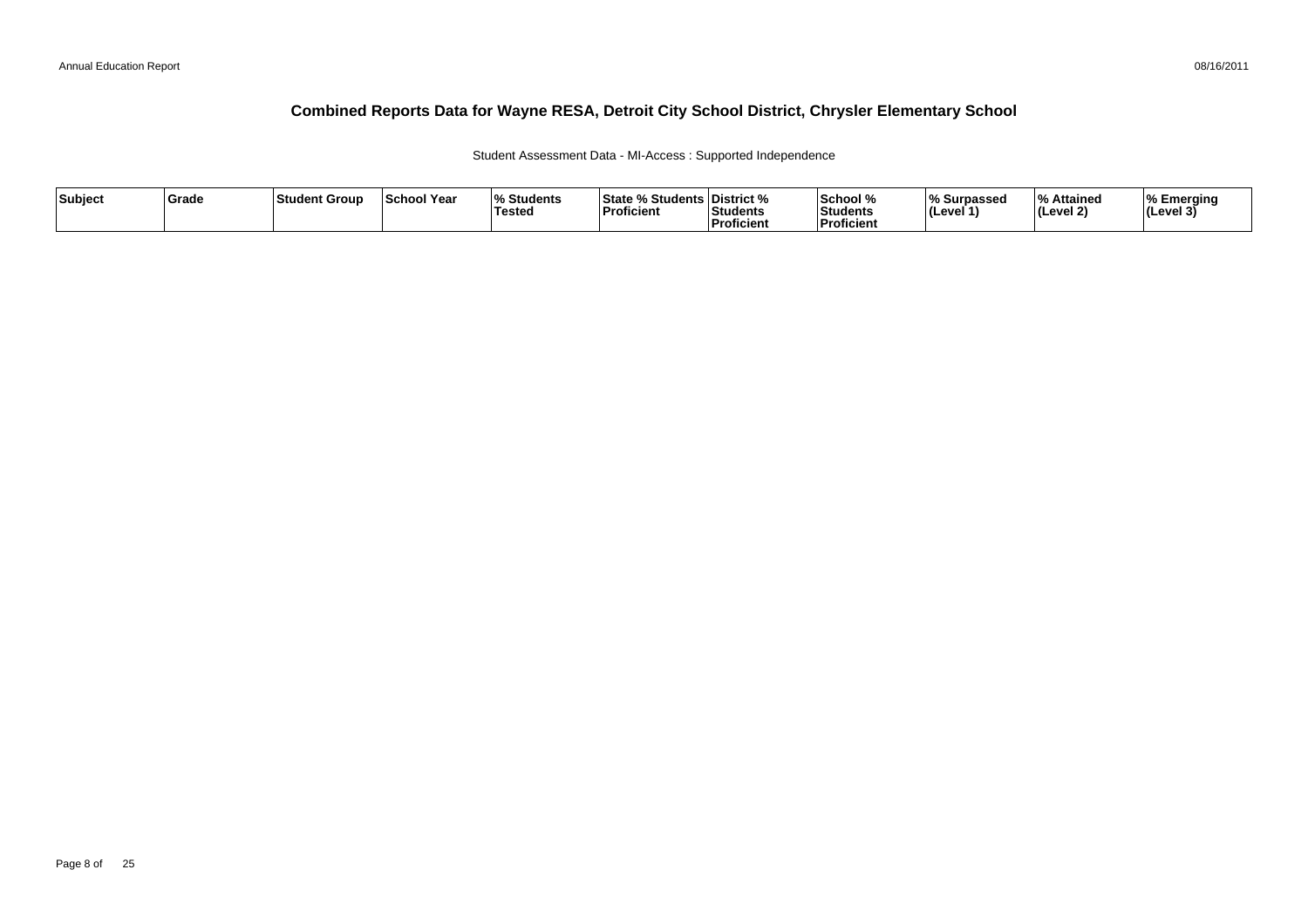#### Student Assessment Data - MI-Access : Participation

| Subject | ∣Grade | <b>Student Group</b> | ∣School Year | $\mathbf{a}$<br>Students<br>'Tested | <sup>৹⁄</sup> Students ∟<br>State<br><b>Proficient</b> | ∣District %<br>Students<br><sup>'</sup> Proficient | School %<br>Students<br><b>Proficien</b> | % Surpassed<br>∣(Level 1` | $\overline{\mathbf{0}}$<br>% Attained<br>(Level 2) | Emerging<br> (Level 3 |
|---------|--------|----------------------|--------------|-------------------------------------|--------------------------------------------------------|----------------------------------------------------|------------------------------------------|---------------------------|----------------------------------------------------|-----------------------|
|---------|--------|----------------------|--------------|-------------------------------------|--------------------------------------------------------|----------------------------------------------------|------------------------------------------|---------------------------|----------------------------------------------------|-----------------------|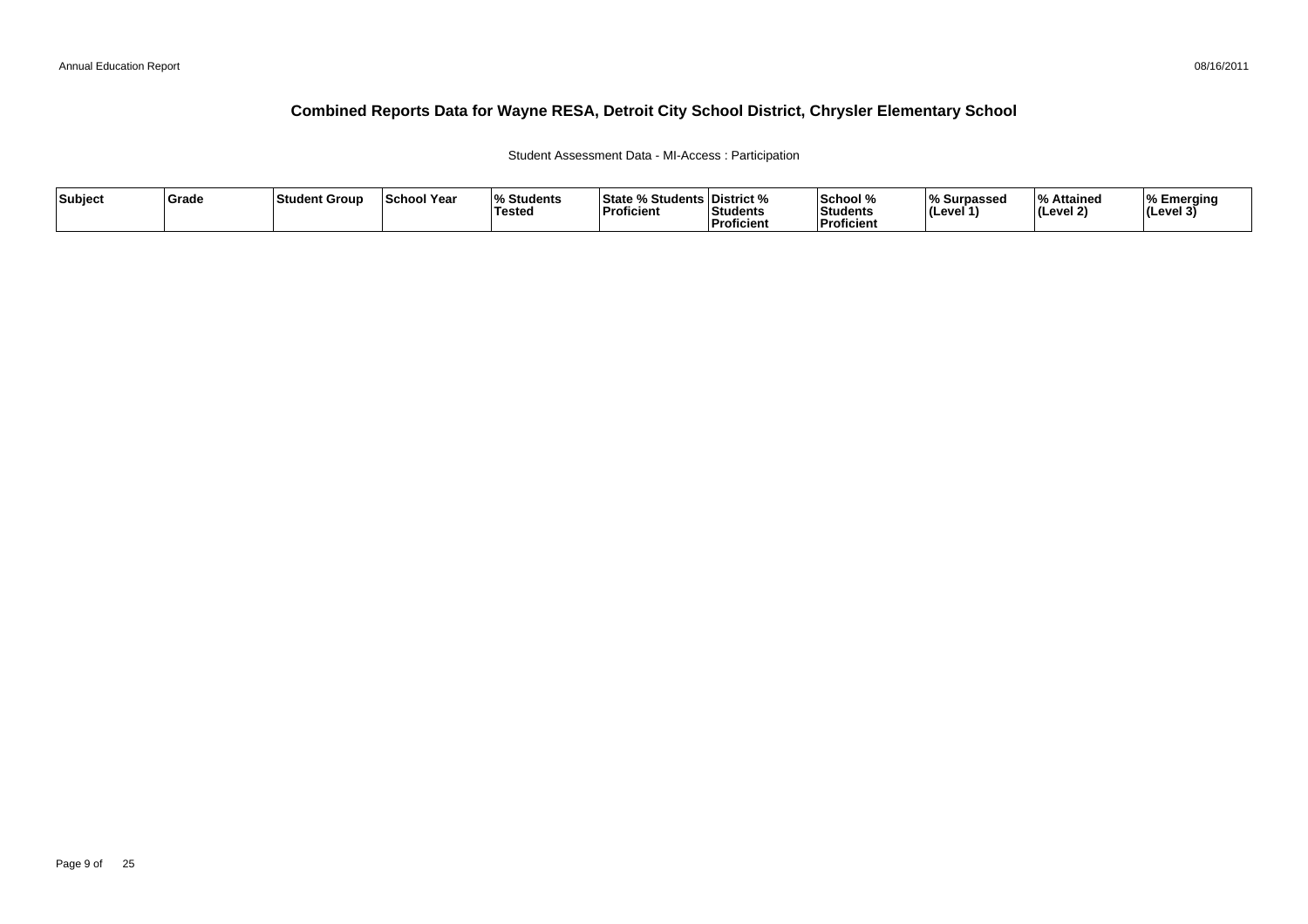### Student Assessment Data - MEAP-Access

| Subject | ∣Grade | ⊺Student Group | <b>School Year</b> | <b>Students</b><br>Tested | <b>State % Students District %</b><br>Proficient | <b>Students</b><br><b>Proficient</b> | School %<br><b>Students</b><br>Proficient | <b>Level</b> | $\mathbf{a}$<br>. Level 7 | $\frac{1}{6}$ Level 3 |
|---------|--------|----------------|--------------------|---------------------------|--------------------------------------------------|--------------------------------------|-------------------------------------------|--------------|---------------------------|-----------------------|
|---------|--------|----------------|--------------------|---------------------------|--------------------------------------------------|--------------------------------------|-------------------------------------------|--------------|---------------------------|-----------------------|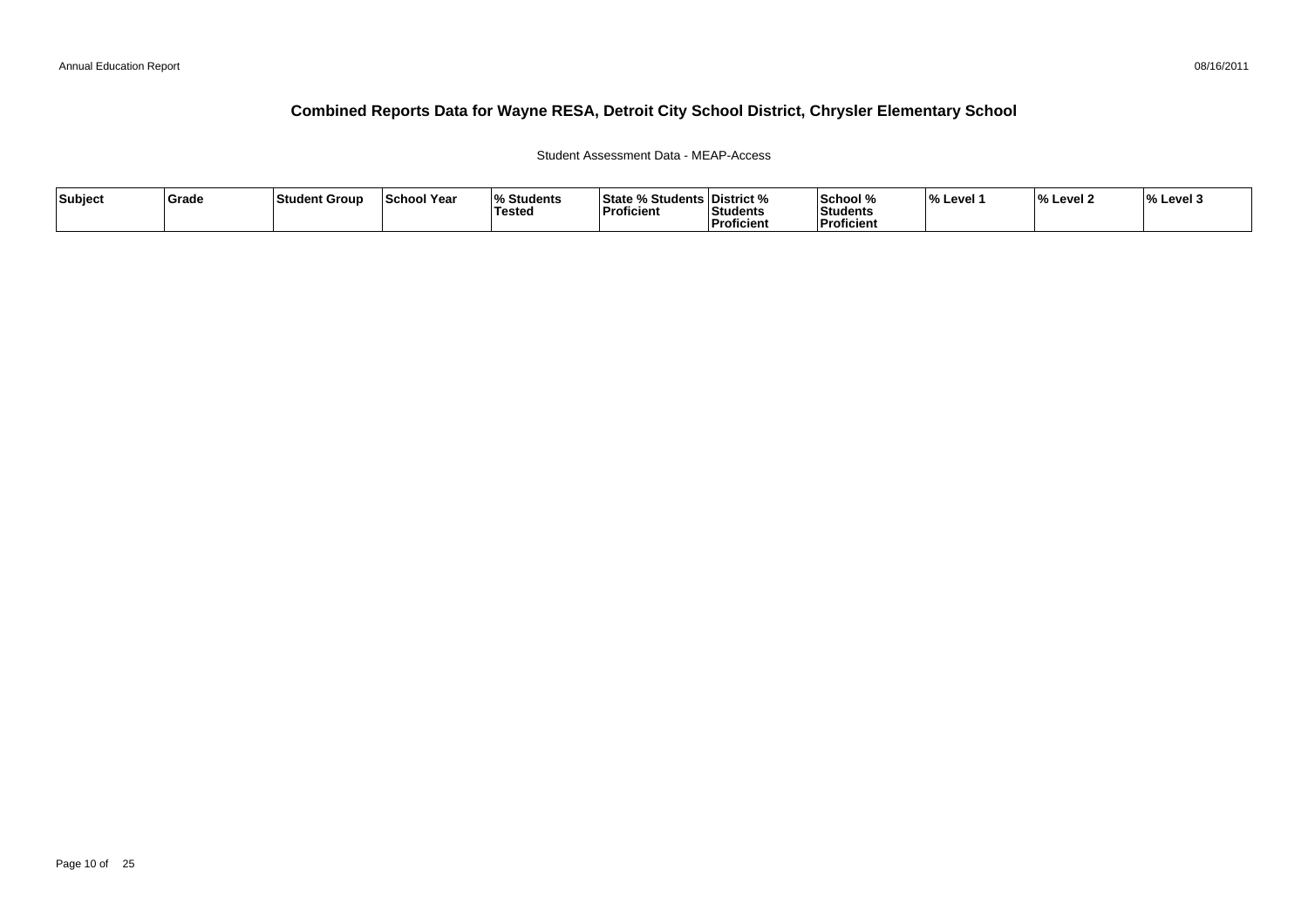### AYP Detail Data

| <b>Student Group</b>                           | Location        | <b>Subject</b>                     | % Tested (Goal 95%) | % Proficient for AYP* |
|------------------------------------------------|-----------------|------------------------------------|---------------------|-----------------------|
| <b>All Students</b>                            | State           | English Language Arts /<br>Reading | 98.9%               | 93.7%                 |
| <b>All Students</b>                            | <b>State</b>    | <b>Mathematics</b>                 | 98.6%               | 94.4%                 |
| <b>All Students</b>                            | <b>District</b> | English Language Arts /<br>Reading | 94.9%               | 85.2%                 |
| All Students                                   | District        | <b>Mathematics</b>                 | 94%                 | 87.5%                 |
| <b>All Students</b>                            | School          | English Language Arts /<br>Reading | 100%                | 98.9%                 |
| <b>All Students</b>                            | School          | Mathematics                        | 100%                | 98.9%                 |
| American Indian or Alaska<br>Native            | <b>State</b>    | English Language Arts /<br>Reading | 98.4%               | 92.1%                 |
| American Indian or Alaska<br>Native            | <b>State</b>    | <b>Mathematics</b>                 | 98.1%               | 93.4%                 |
| American Indian or Alaska<br>Native            | <b>District</b> | English Language Arts /<br>Reading | 93.3%               | 89.5%                 |
| American Indian or Alaska<br>Native            | <b>District</b> | <b>Mathematics</b>                 | 91.7%               | 87.1%                 |
| American Indian or Alaska<br>Native            | School          | English Language Arts /<br>Reading | $30$                | $30$                  |
| American Indian or Alaska<br>Native            | School          | <b>Mathematics</b>                 | $30$                | $30$                  |
| Asian, Native Hawaiian, or<br>Pacific Islander | <b>State</b>    | English Language Arts /<br>Reading | 100.5%              | 96.5%                 |
| Asian. Native Hawaiian. or<br>Pacific Islander | <b>State</b>    | <b>Mathematics</b>                 | 99.3%               | 97.4%                 |
| Asian, Native Hawaiian, or<br>Pacific Islander | <b>District</b> | English Language Arts /<br>Reading | 98.5%               | 90%                   |
| Asian, Native Hawaiian, or<br>Pacific Islander | <b>District</b> | <b>Mathematics</b>                 | 98.5%               | 95.5%                 |
| <b>Black or African American</b>               | <b>State</b>    | English Language Arts /<br>Reading | 96.8%               | 87.7%                 |
| <b>Black or African American</b>               | State           | <b>Mathematics</b>                 | 96.4%               | 88.9%                 |
| <b>Black or African American</b>               | <b>District</b> | English Language Arts /<br>Reading | 94.8%               | 84.7%                 |
| <b>Black or African American</b>               | <b>District</b> | <b>Mathematics</b>                 | 93.8%               | 86.5%                 |
| <b>Black or African American</b>               | School          | English Language Arts /<br>Reading | 100%                | 98.9%                 |
| <b>Black or African American</b>               | School          | <b>Mathematics</b>                 | 100%                | 98.9%                 |
| Hispanic or Latino                             | <b>State</b>    | English Language Arts /<br>Reading | 98.8%               | 91.7%                 |
| Hispanic or Latino                             | State           | <b>Mathematics</b>                 | 98.1%               | 93.4%                 |
| Hispanic or Latino                             | <b>District</b> | English Language Arts /<br>Reading | 95.5%               | 88.8%                 |
| Hispanic or Latino                             | District        | Mathematics                        | 94.9%               | 94%                   |
| Hispanic or Latino                             | School          | English Language Arts /<br>Reading | <30                 | $30$                  |
| Hispanic or Latino                             | School          | <b>Mathematics</b>                 | <30                 | <30                   |
| Two or More Races                              | <b>State</b>    | English Language Arts /<br>Reading | 99.2%               | 94.1%                 |
| Two or More Races                              | State           | <b>Mathematics</b>                 | 99%                 | 94.9%                 |
| Two or More Races                              | District        | English Language Arts /<br>Reading | <30                 | $30$                  |
| Two or More Races                              | <b>District</b> | <b>Mathematics</b>                 | $30$                | <30                   |
| Two or More Races                              | School          | English Language Arts /<br>Reading | N/A                 | N/A                   |
| Two or More Races                              | School          | <b>Mathematics</b>                 | N/A                 | N/A                   |
| White                                          | <b>State</b>    | English Language Arts /<br>Reading | 99.4%               | 95.1%                 |
| White                                          | State           | <b>Mathematics</b>                 | 99.2%               | 95.6%                 |
| White                                          | District        | English Language Arts /<br>Reading | 96.8%               | 84.5%                 |
| White                                          | District        | Mathematics                        | 94.9%               | 91.3%                 |
| White                                          | School          | English Language Arts /<br>Reading | N/A                 | N/A                   |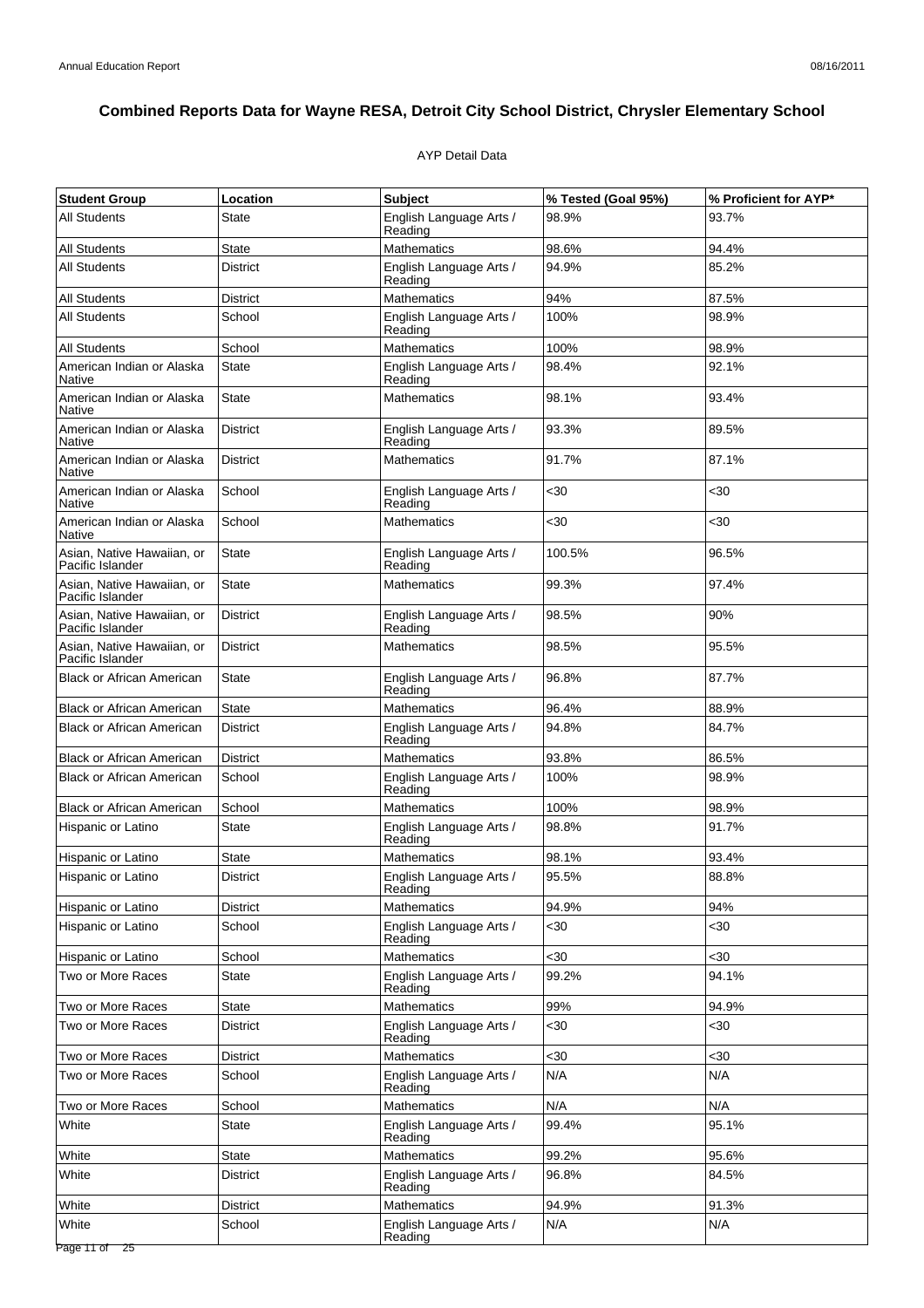### AYP Detail Data

| <b>Student Group</b>              | Location        | <b>Subject</b>                     | % Tested (Goal 95%) | % Proficient for AYP* |
|-----------------------------------|-----------------|------------------------------------|---------------------|-----------------------|
| White                             | School          | <b>Mathematics</b>                 | N/A                 | N/A                   |
| Economically<br>Disadvantaged     | <b>State</b>    | English Language Arts /<br>Reading | 98.4%               | 90.4%                 |
| Economically<br>Disadvantaged     | State           | <b>Mathematics</b>                 | 98.1%               | 91.9%                 |
| Economically<br>Disadvantaged     | <b>District</b> | English Language Arts /<br>Reading | 95.1%               | 85.1%                 |
| Economically<br>Disadvantaged     | <b>District</b> | <b>Mathematics</b>                 | 94.3%               | 87.6%                 |
| Economically<br>Disadvantaged     | School          | English Language Arts /<br>Reading | 100%                | 98.1%                 |
| Economically<br>Disadvantaged     | School          | <b>Mathematics</b>                 | 100%                | 98.1%                 |
| <b>Limited English Proficient</b> | <b>State</b>    | English Language Arts /<br>Reading | 99%                 | 85.3%                 |
| Limited English Proficient        | <b>State</b>    | <b>Mathematics</b>                 | 98.2%               | 91.2%                 |
| <b>Limited English Proficient</b> | <b>District</b> | English Language Arts /<br>Reading | 96.2%               | 88.6%                 |
| Limited English Proficient        | <b>District</b> | <b>Mathematics</b>                 | 95.9%               | 93.8%                 |
| <b>Students with Disabilities</b> | State           | English Language Arts /<br>Reading | 97.8%               | 72.9%                 |
| <b>Students with Disabilities</b> | <b>State</b>    | <b>Mathematics</b>                 | 97.6%               | 78.9%                 |
| <b>Students with Disabilities</b> | <b>District</b> | English Language Arts /<br>Reading | 90.1%               | 55.3%                 |
| <b>Students with Disabilities</b> | District        | <b>Mathematics</b>                 | 88.8%               | 66.5%                 |

Note: 1100 Recently arrived LEP students took part in the State's ELPA instead of the MEAP/MME/MI-Access.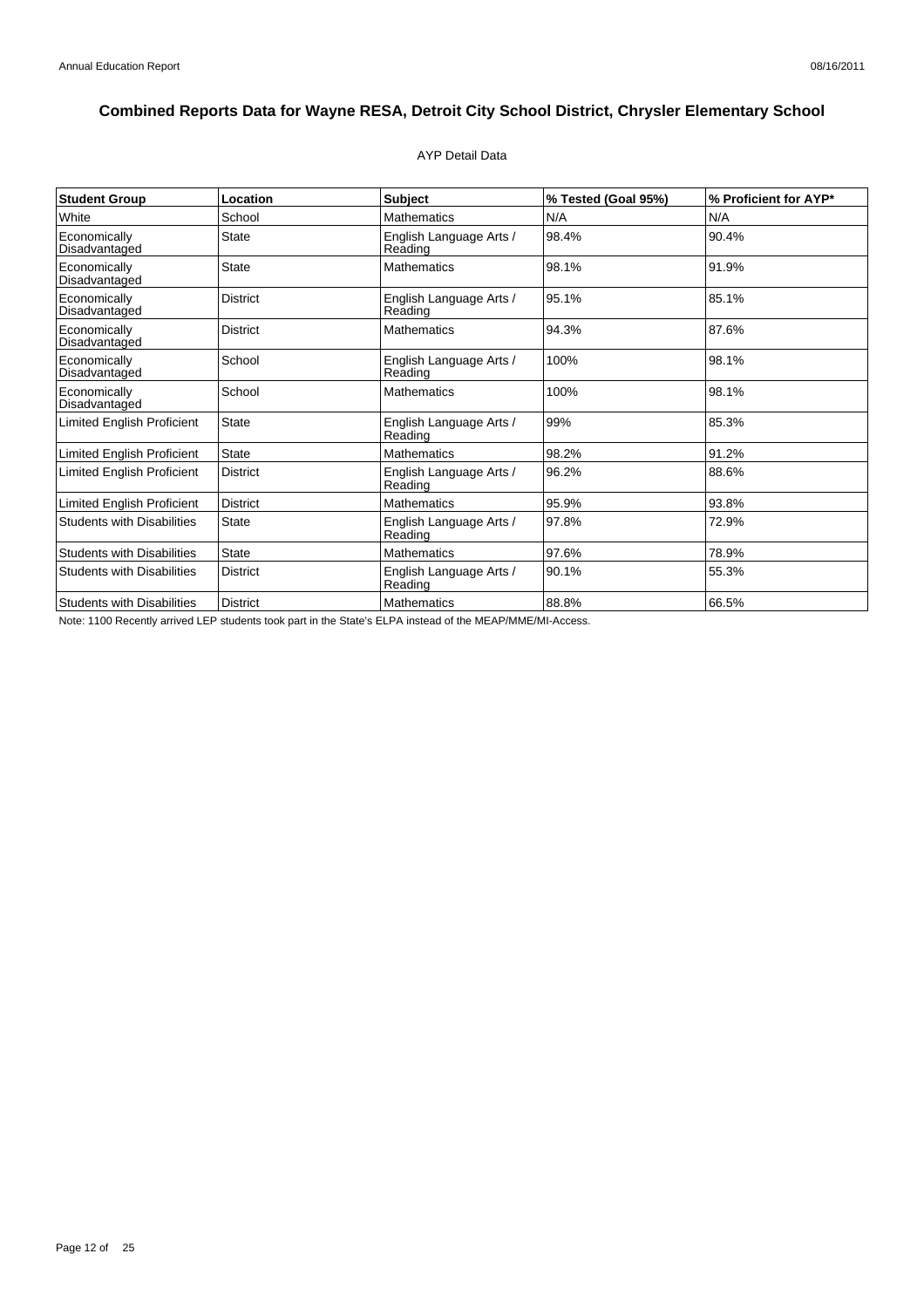AYP Detail Data - Graduation Rate

| <b>Student Group</b>                        | Location        | <b>Graduation Rate (High Schools only) (Goal</b><br>80%) |
|---------------------------------------------|-----------------|----------------------------------------------------------|
| <b>All Students</b>                         | <b>State</b>    | 75.96%                                                   |
| <b>All Students</b>                         | <b>District</b> | 62.27%                                                   |
| American Indian or Alaska Native            | <b>State</b>    | 65.87%                                                   |
| American Indian or Alaska Native            | <b>District</b> | 67.65%                                                   |
| Asian, Native Hawaiian, or Pacific Islander | <b>State</b>    | 87.07%                                                   |
| Asian, Native Hawaiian, or Pacific Islander | <b>District</b> | 70.69%                                                   |
| <b>Black or African American</b>            | <b>State</b>    | 57.97%                                                   |
| <b>Black or African American</b>            | <b>District</b> | 62.72%                                                   |
| Hispanic or Latino                          | <b>State</b>    | 63.52%                                                   |
| Hispanic or Latino                          | <b>District</b> | 59.11%                                                   |
| Two or More Races                           | <b>State</b>    | 66.55%                                                   |
| White                                       | <b>State</b>    | 82.04%                                                   |
| White                                       | <b>District</b> | 39.17%                                                   |
| <b>Economically Disadvantaged</b>           | <b>State</b>    | 66.59%                                                   |
| Economically Disadvantaged                  | <b>District</b> | 63.16%                                                   |
| <b>Limited English Proficient</b>           | <b>State</b>    | 83.13%                                                   |
| <b>Limited English Proficient</b>           | <b>District</b> | $<$ 10                                                   |
| <b>Students with Disabilities</b>           | <b>State</b>    | 58.68%                                                   |
| <b>Students with Disabilities</b>           | <b>District</b> | 45.79%                                                   |

\* All data based on students enrolled for a full academic year.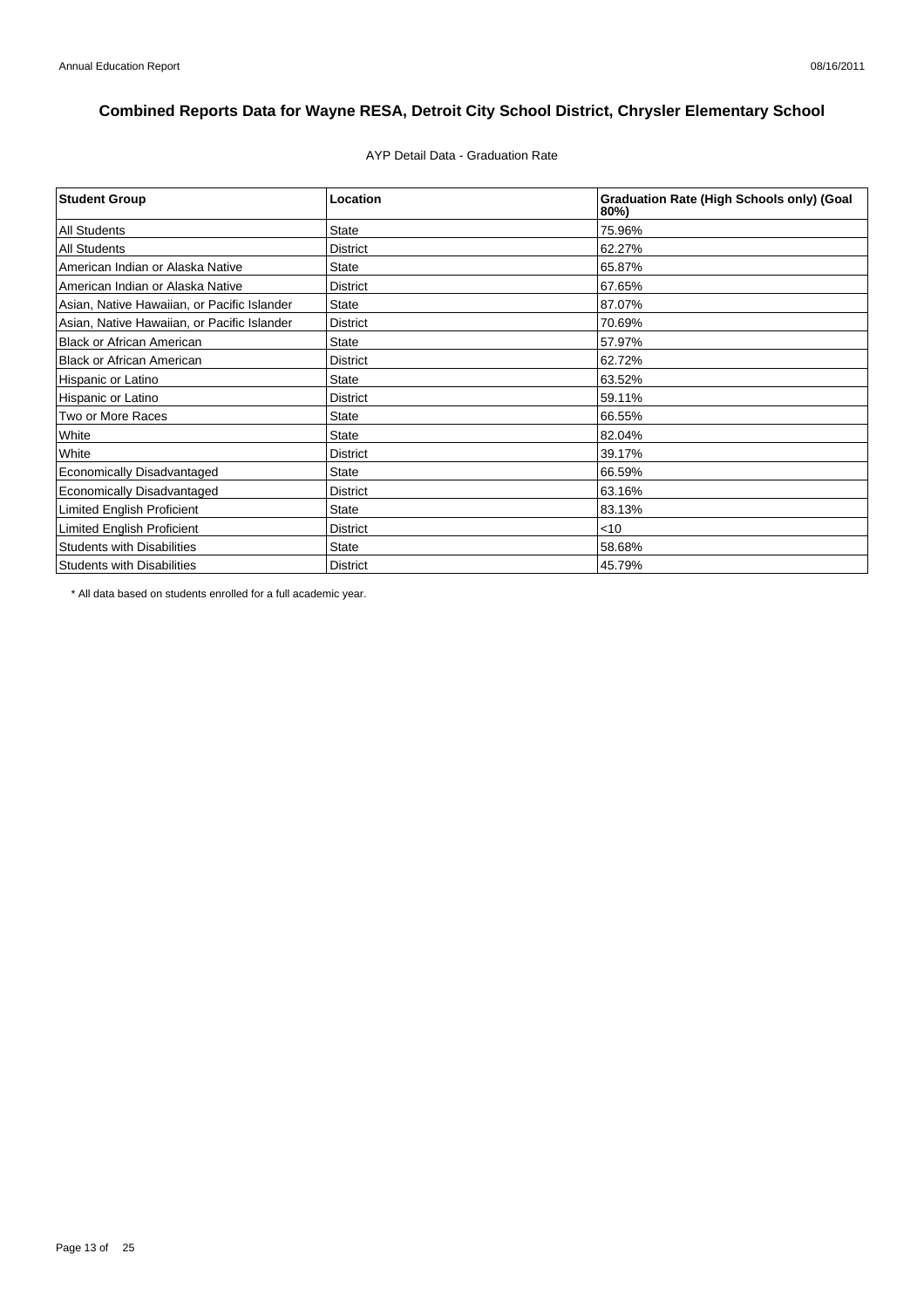### AYP Detail Data - Attendance Rate

| <b>Student Group</b>                        | Location        | Attendance Rate (Goal 90%) |
|---------------------------------------------|-----------------|----------------------------|
| <b>All Students</b>                         | <b>State</b>    | 94.9%                      |
| <b>All Students</b>                         | <b>District</b> | 88.8%                      |
| <b>All Students</b>                         | School          | 94.2%                      |
| American Indian or Alaska Native            | <b>State</b>    | 94%                        |
| American Indian or Alaska Native            | <b>District</b> | 88.6%                      |
| American Indian or Alaska Native            | School          | 94.1%                      |
| Asian, Native Hawaiian, or Pacific Islander | <b>State</b>    | 96.6%                      |
| Asian, Native Hawaiian, or Pacific Islander | <b>District</b> | 93.4%                      |
| <b>Black or African American</b>            | <b>State</b>    | 91.9%                      |
| <b>Black or African American</b>            | <b>District</b> | 88.4%                      |
| <b>Black or African American</b>            | School          | 94.2%                      |
| Hispanic or Latino                          | <b>State</b>    | 94.2%                      |
| Hispanic or Latino                          | <b>District</b> | 91.8%                      |
| Hispanic or Latino                          | School          | 93.2%                      |
| Two or More Races                           | <b>State</b>    | 94.7%                      |
| White                                       | <b>State</b>    | 95.6%                      |
| White                                       | <b>District</b> | 89.1%                      |
| White                                       | School          | 97.6%                      |
| <b>Economically Disadvantaged</b>           | <b>State</b>    | 93.4%                      |
| <b>Economically Disadvantaged</b>           | <b>District</b> | 88.3%                      |
| Economically Disadvantaged                  | School          | 93.1%                      |
| Limited English Proficient                  | <b>State</b>    | 94.8%                      |
| <b>Limited English Proficient</b>           | <b>District</b> | 92.1%                      |
| <b>Students with Disabilities</b>           | <b>State</b>    | 93.4%                      |
| <b>Students with Disabilities</b>           | <b>District</b> | 86.7%                      |
| <b>Students with Disabilities</b>           | School          | 94.3%                      |

\* All data based on students enrolled for a full academic year.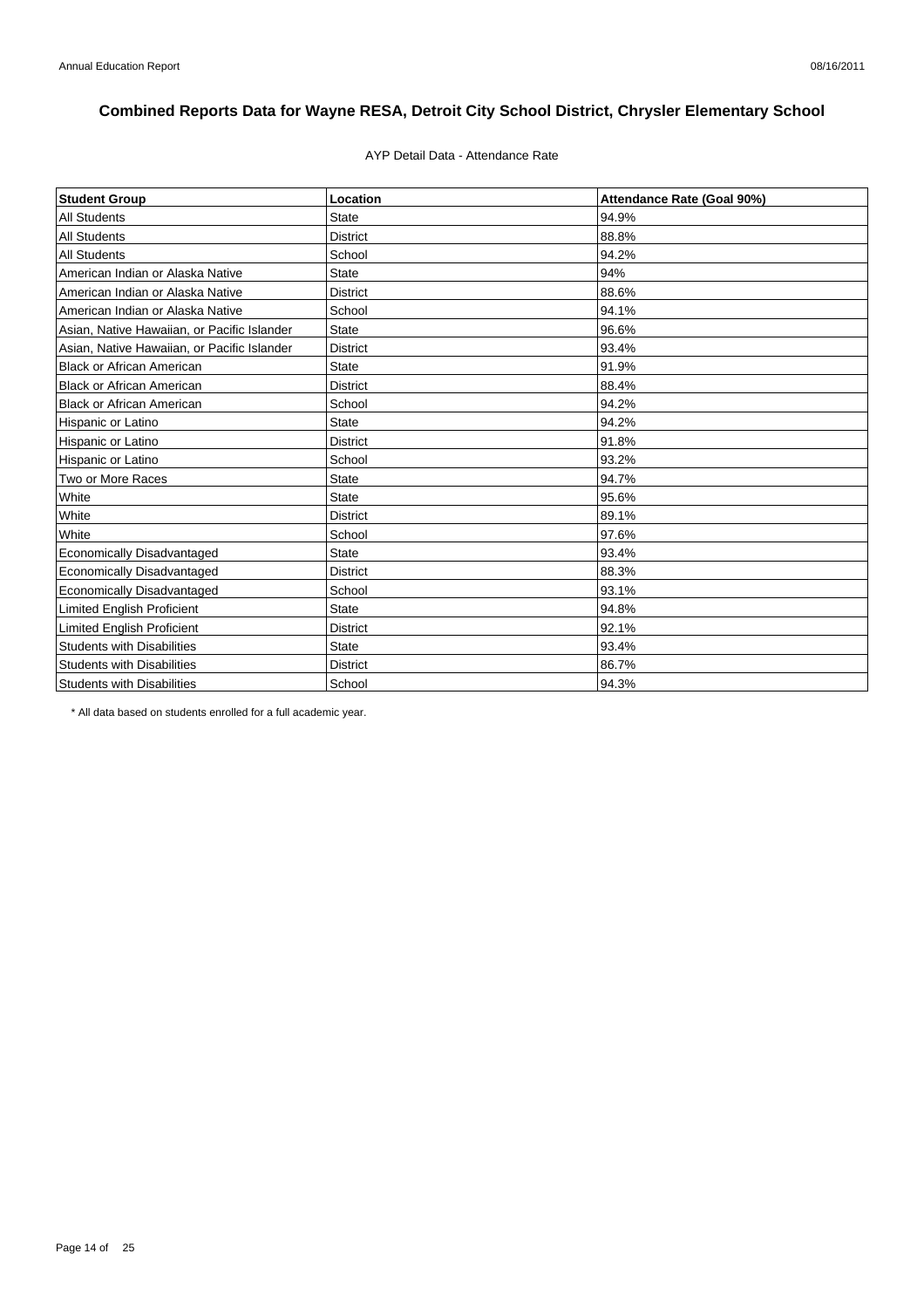### Michigan Annual AYP Objectives for Reading/ELA

| School Year   | Grade 3 | Grade 4 | Grade 5 | Grade 6 | Grade 7 | Grade 8 | Grade 11 |
|---------------|---------|---------|---------|---------|---------|---------|----------|
| 2001-02       |         | 38%     |         |         | 31%     |         | 42%      |
| 2002-03       |         | 38%     |         |         | 31%     |         | 42%      |
| $ 2003 - 04$  |         | 38%     |         |         | 31%     |         | 42%      |
| 2004-05       |         | 48%     |         |         | 43%     |         | 52%      |
| $ 2005 - 06$  | 50%     | 48%     | 46%     | 45%     | 43%     | 41%     | 52%      |
| 2006-07       | 50%     | 48%     | 46%     | 45%     | 43%     | 41%     | 52%      |
| 2007-08       | 60%     | 59%     | 57%     | 56%     | 54%     | 53%     | 61%      |
| 2008-09       | 60%     | 59%     | 57%     | 56%     | 54%     | 53%     | 61%      |
| 2009-10       | 70%     | 69%     | 68%     | 67%     | 66%     | 65%     | 71%      |
| $ 2010 - 11$  | 78%     | 77%     | 76%     | 75%     | 74%     | 73%     | 79%      |
| 2011-12       | 86%     | 85%     | 84%     | 83%     | 82%     | 82%     | 86%      |
| $ 2012 - 13$  | 93%     | 92%     | 92%     | 91%     | 91%     | 91%     | 93%      |
| $ 2013 - 14 $ | 100%    | 100%    | 100%    | 100%    | 100%    | 100%    | 100%     |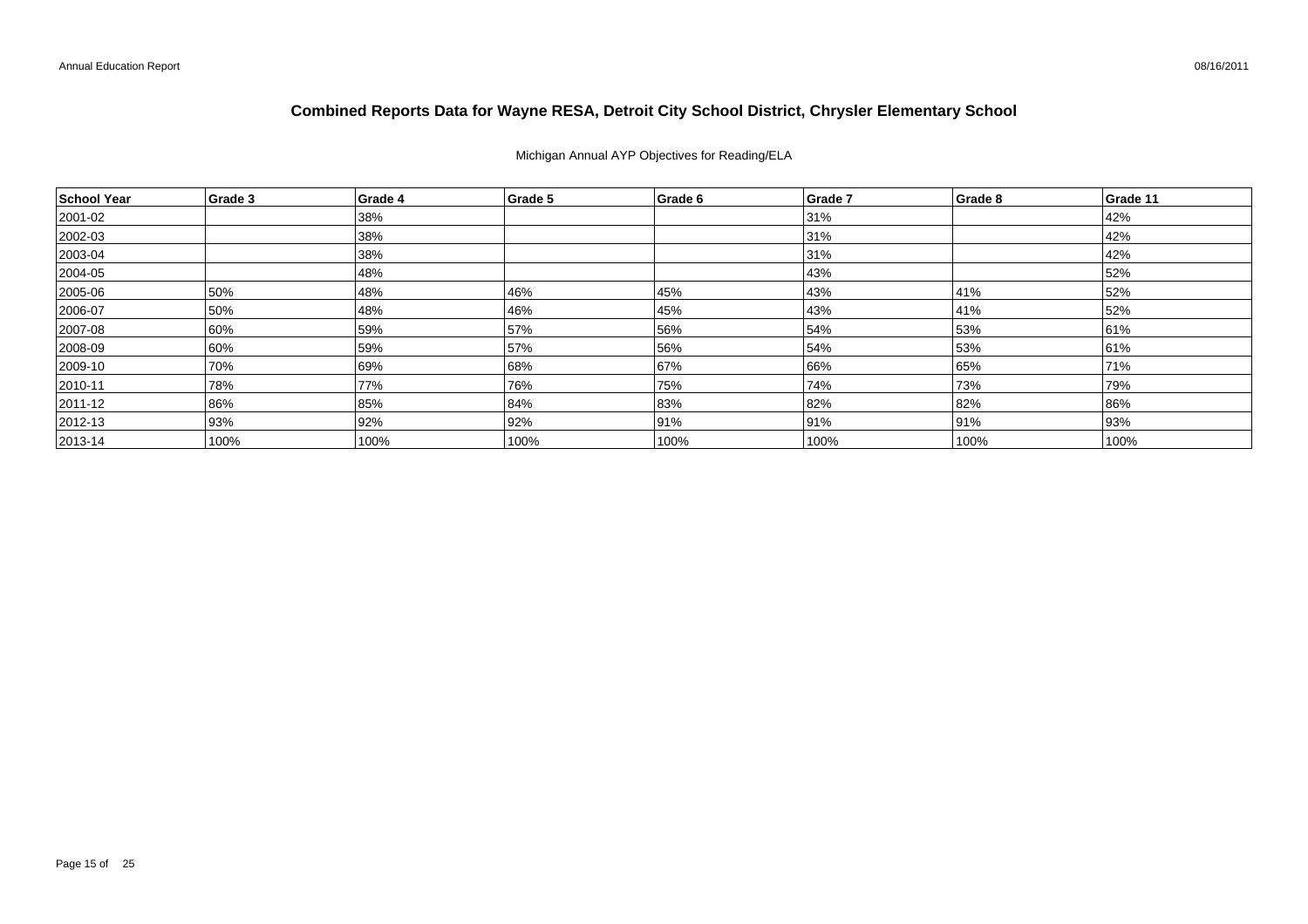### Michigan Annual AYP Objectives for Mathematics

| School Year  | Grade 3 | Grade 4 | Grade 5 | Grade 6 | Grade 7 | Grade 8 | Grade 11 |
|--------------|---------|---------|---------|---------|---------|---------|----------|
| 2001-02      |         | 47%     |         |         |         | 31%     | 33%      |
| 2002-03      |         | 47%     |         |         |         | 31%     | 33%      |
| $ 2003 - 04$ |         | 47%     |         |         |         | 31%     | 33%      |
| 2004-05      |         | 56%     |         |         |         | 43%     | 44%      |
| 2005-06      | 59%     | 56%     | 53%     | 50%     | 46%     | 43%     | 44%      |
| 2006-07      | 59%     | 56%     | 53%     | 50%     | 46%     | 43%     | 44%      |
| 2007-08      | 67%     | 65%     | 62%     | 60%     | 57%     | 54%     | 55%      |
| 2008-09      | 67%     | 65%     | 62%     | 60%     | 57%     | 54%     | 55%      |
| 2009-10      | 67%     | 65%     | 62%     | 60%     | 57%     | 54%     | 55%      |
| $ 2010 - 11$ | 75%     | 74%     | 71%     | 70%     | 67%     | 66%     | 67%      |
| 2011-12      | 83%     | 82%     | 81%     | 80%     | 78%     | 77%     | 78%      |
| $ 2012 - 13$ | 91%     | 91%     | 90%     | 90%     | 89%     | 89%     | 89%      |
| $ 2013 - 14$ | 100%    | 100%    | 100%    | 100%    | 100%    | 100%    | 100%     |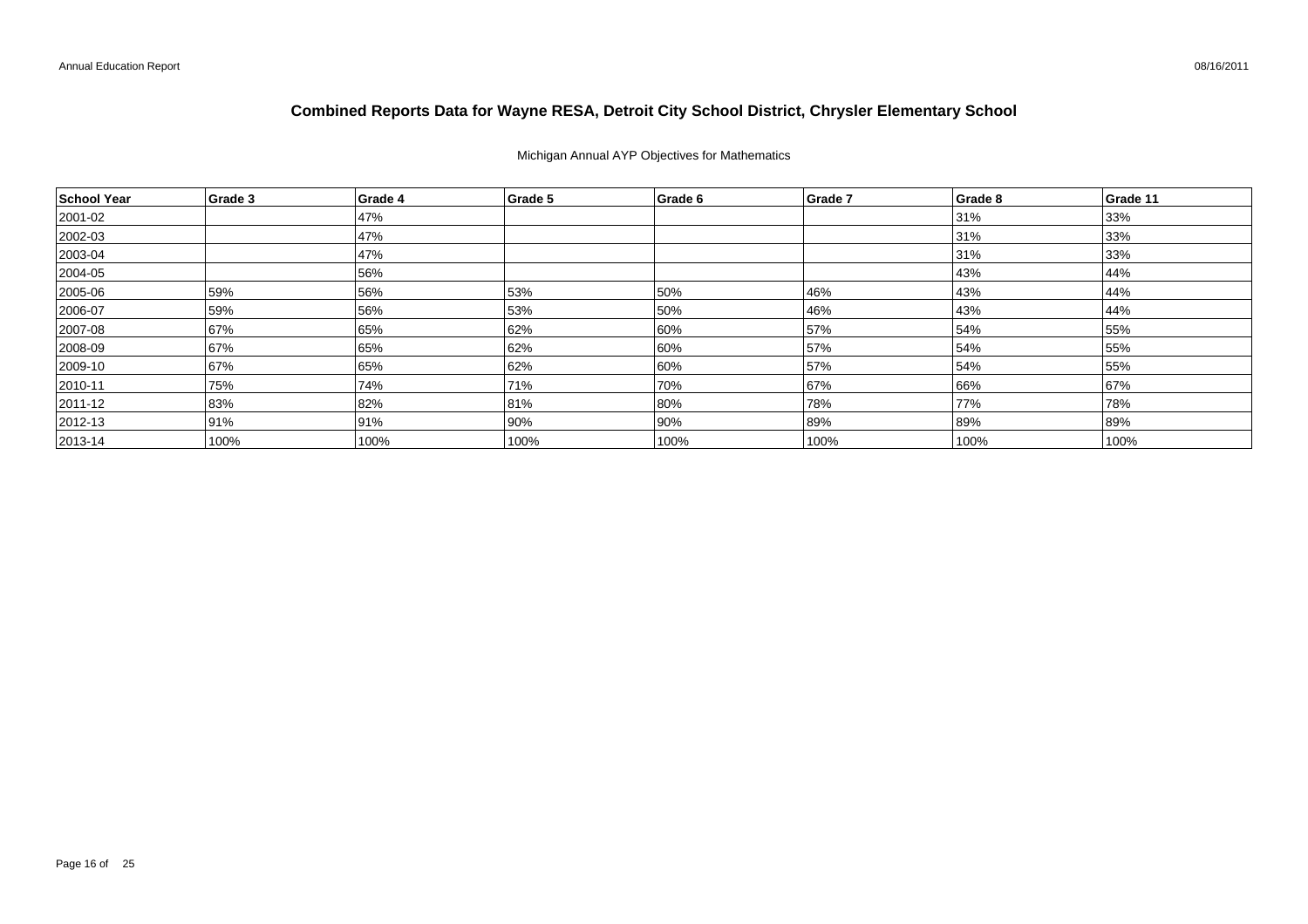School AYP Status

| <b>Title 1 Status</b> | <b>AYP ELA/Reading Status</b> | <b>AYP Mathematics Status</b> | <b>AYP Overall Status</b> | Education Yes Report Card   School Improvement Status   Years in Improvement<br><b>∣Grade</b> |     |  |
|-----------------------|-------------------------------|-------------------------------|---------------------------|-----------------------------------------------------------------------------------------------|-----|--|
| Yes                   | l Met                         | l Met                         | l Met                     |                                                                                               | IN/ |  |

% of Schools making AYP: 69.6%<br>% of Schools in School Improvement status: 4.3%<br>% of Schools in Corrective Action status: 0%<br>% of Schools in Restructuring status: 0%<br>% of Title I Schools in School Improvement status: 0%<br>% o

% of Title I Schools in Restructuring status: 0%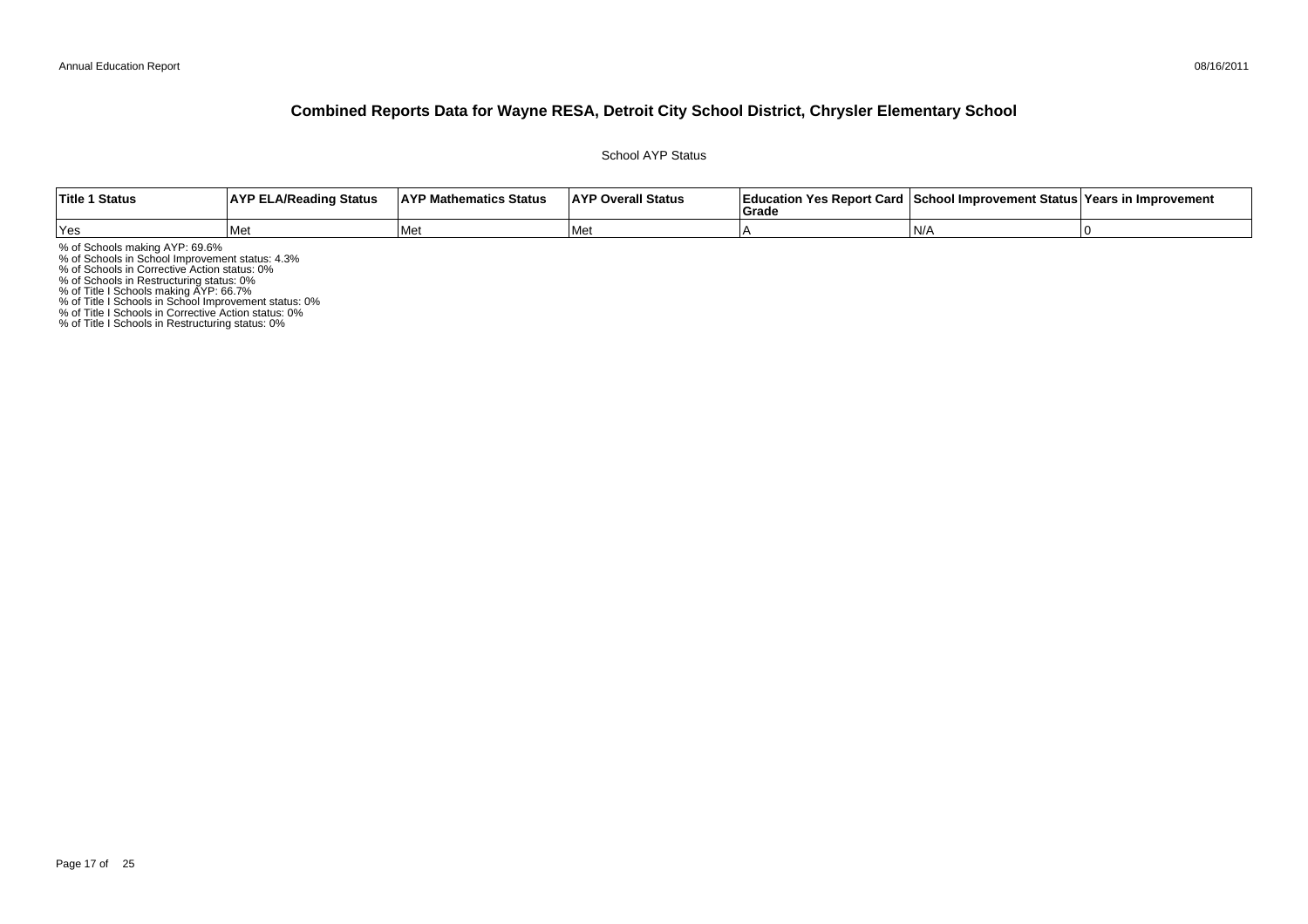Teacher Quality Data

|                                                                                                           | Other | 'B.A. | <b>M.A.</b> | Ph.D |
|-----------------------------------------------------------------------------------------------------------|-------|-------|-------------|------|
| Professional Qualifications<br>of All Public Elementary and<br>Secondary School Teachers<br>In the School |       |       |             |      |

Professional Qualifications are defined by the State and may include information such as the degrees of public school teachers<br>e.g., percentage of teachers with Bachelors Degrees or Masters Degrees) or the percentage of fu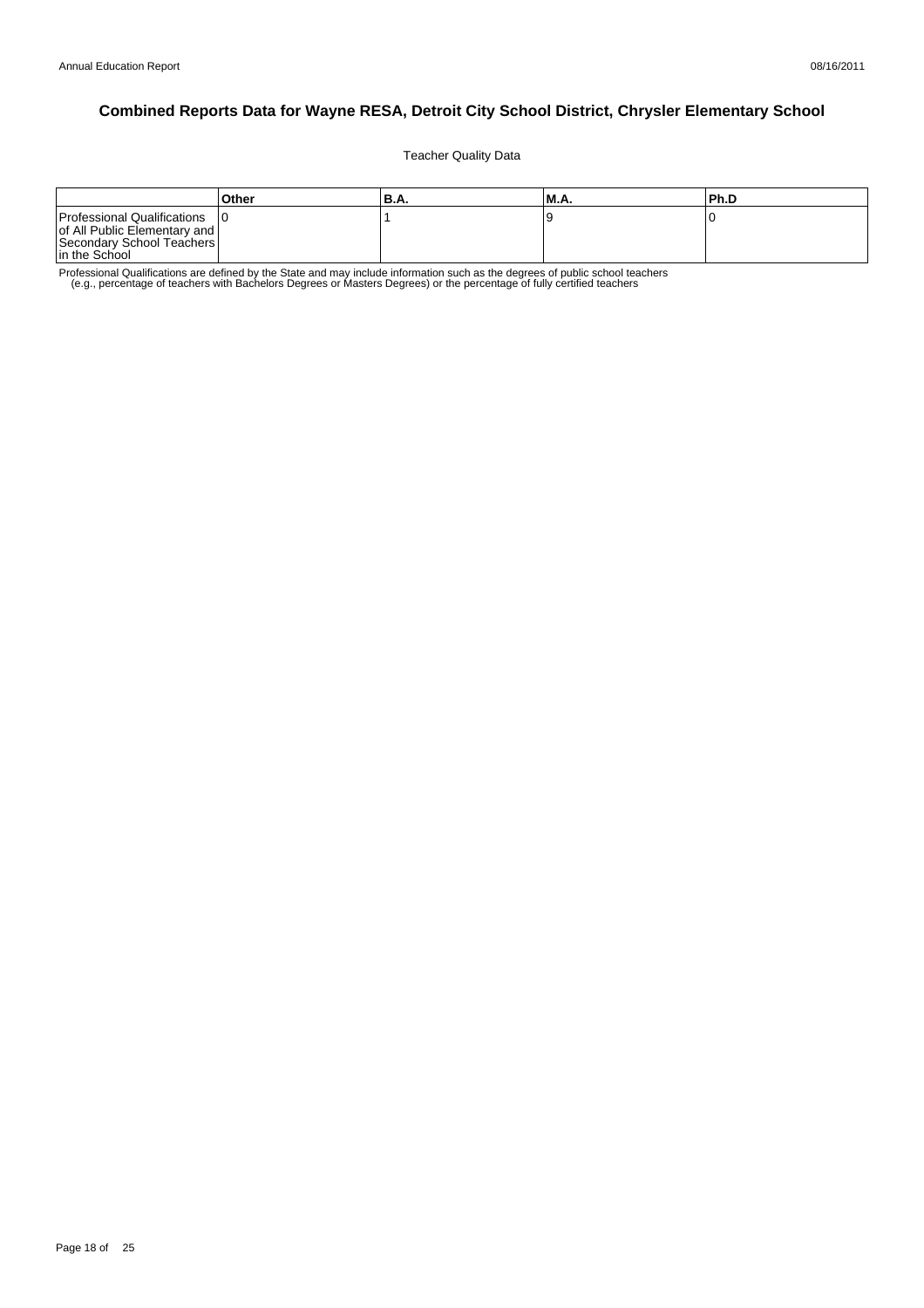Teacher Quality Data

|                                                                                                                 | <b>Certification Percent</b> |
|-----------------------------------------------------------------------------------------------------------------|------------------------------|
| Percentage of Public Elementary and Secondary School Teachers in the 10%<br>School with Emergency Certification |                              |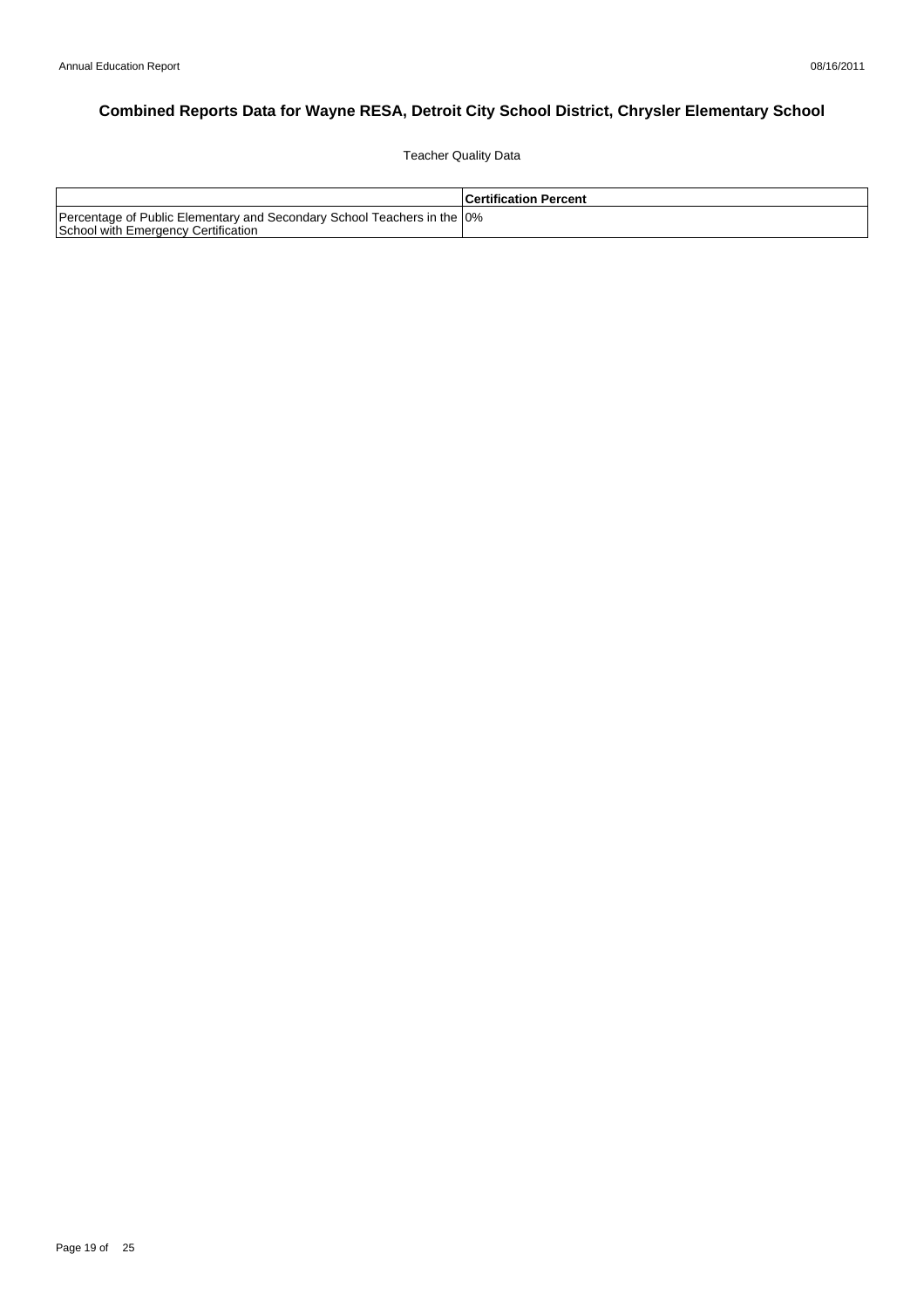Teacher Quality Data

|                                                                                                                        | School Aggregate |
|------------------------------------------------------------------------------------------------------------------------|------------------|
| Percentage of Core Academic Subject Elementary and Secondary<br>School Classes not Taught by Highly Qualified Teachers | 10%              |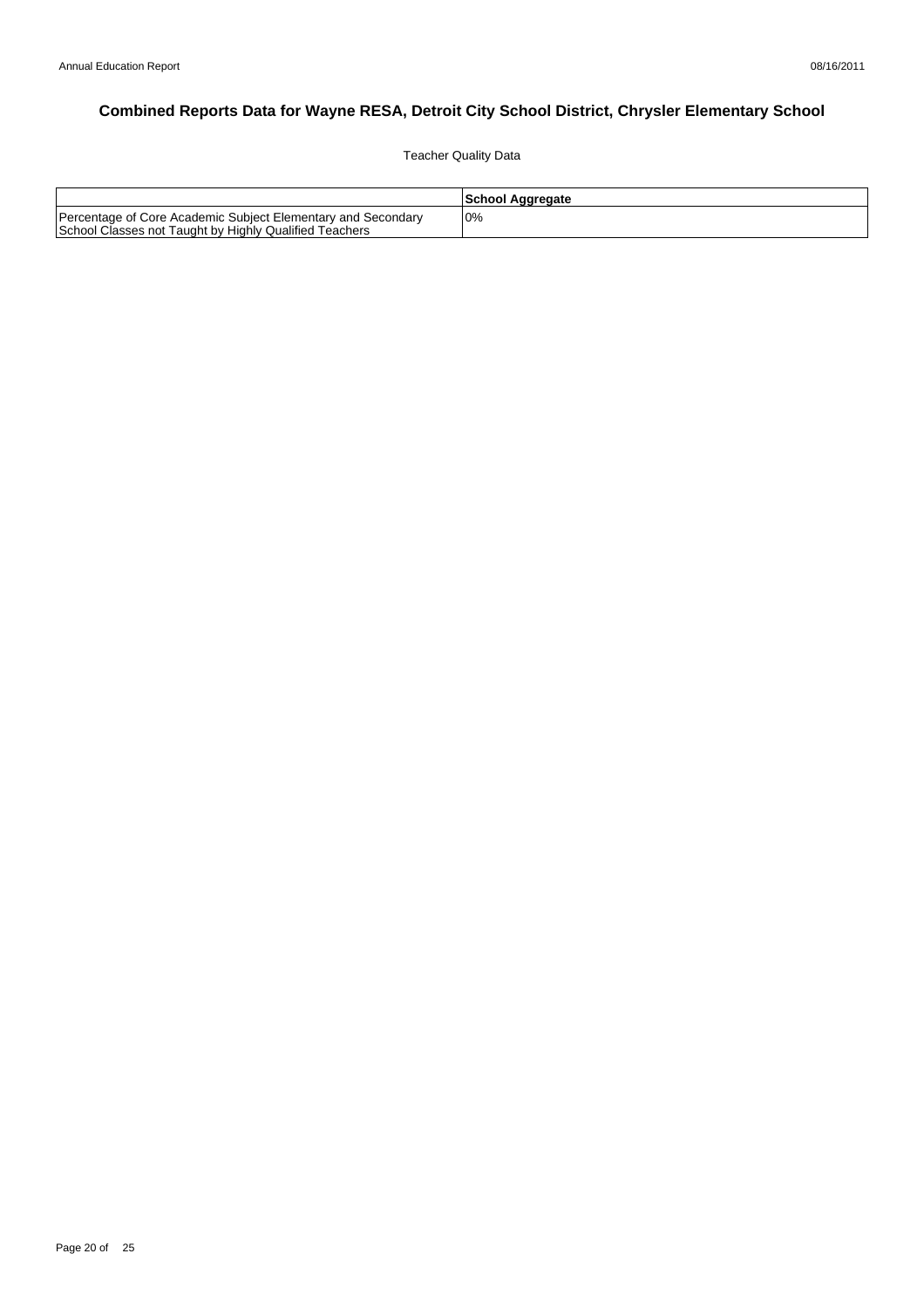| <b>Reporting Group</b>                                                                                         | <b>Percent of Students</b> | <b>Percent below Basic</b> | <b>Percent Basic</b> | <b>Percent Proficient</b> | <b>Percent Advanced</b> |
|----------------------------------------------------------------------------------------------------------------|----------------------------|----------------------------|----------------------|---------------------------|-------------------------|
| <b>All Students</b>                                                                                            | 100                        | 22                         | 43                   | 30                        | 5                       |
| Male<br>Female                                                                                                 | 50<br>50                   | 22<br>22                   | 41<br>45             | 30<br>29                  |                         |
| National Lunch<br>Program Eligility<br>Eligible<br>Not Eligible<br>Info not available                          | 43<br>56                   | 36                         | 47<br>40<br>ŧ        | 16<br>40                  |                         |
| Race Ethnicity<br>White<br><b>Black</b><br>Hispanic<br>Asian Amer/Pacif Isl<br>American Indian<br>Unclassified | 71<br>20<br>5<br>3         | 14<br>52<br>29<br>13       | 43<br>39<br>51<br>32 | 37<br>9<br>19<br>36       | 19                      |
| Student classified as<br>having a disability<br><b>SD</b><br>Not SD                                            | 12<br>88                   | 42<br>19                   | 39<br>44             | 17<br>31                  | 6                       |
| Student is an English<br>Language Learner<br><b>ELL</b><br>Not ELL                                             | 3<br>97                    | 48<br>21                   | 40<br>43             | 11<br>31                  | 5                       |

#### NAEP 2009 Grade 4 Mathematics Results

‡ Reporting Standards not met.<br>Note: Observed differences are not necessarily statistically significant. Detail may not sum to total because of rounding.<br>SOURCE: U.S. Department of Education. Institute for Education Scien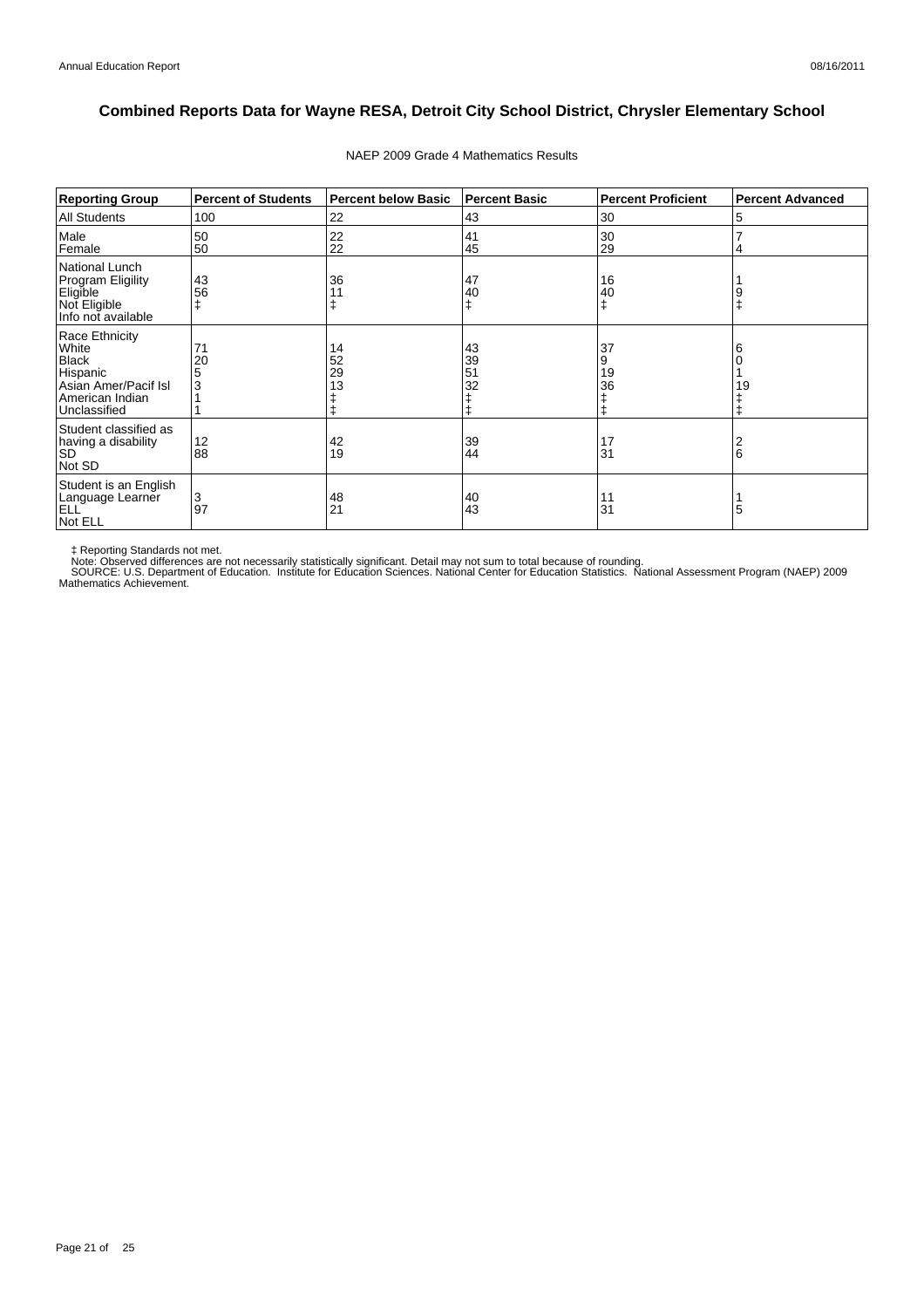| <b>Reporting Group</b>                                                                                         | <b>Percent of Students</b> | <b>Percent below Basic</b> | <b>Percent Basic</b> | <b>Percent Proficient</b> | <b>Percent Advanced</b> |
|----------------------------------------------------------------------------------------------------------------|----------------------------|----------------------------|----------------------|---------------------------|-------------------------|
| All Students                                                                                                   | 100                        | 32                         | 37                   | 24                        |                         |
| Male<br>Female                                                                                                 | 51<br>49                   | 31<br>33                   | 37<br>38             | 24<br>24                  | 8<br>5                  |
| <b>National Lunch</b><br>Program Eligility<br>Eligible<br>Not Eligible<br>Info not available                   | 38<br>62                   | 50<br>21                   | 37<br>38             | 12<br>31                  | 10<br>Ŧ                 |
| Race Ethnicity<br>White<br><b>Black</b><br>Hispanic<br>Asian Amer/Pacif Isl<br>American Indian<br>Unclassified | 74<br>18                   | 23<br>68<br>38             | 40<br>27<br>45<br>30 | 29<br>4<br>15<br>31<br>Ŧ  | 28                      |
| Student classified as<br>having a disability<br><b>SD</b><br>Not SD                                            | 10<br>90                   | 75<br>27                   | 22<br>39             | $\frac{2}{27}$            |                         |
| Student is an English<br>Language Learner<br><b>ELL</b><br>Not ELL                                             | 2<br>98                    | 58<br>32                   | 32<br>37             | 10<br>24                  |                         |

#### NAEP 2009 Grade 8 Mathematics Results

‡ Reporting Standards not met.<br>NOTE: Detail may not sum to totals because of rounding. Some apparent differences between estimates may not be statistically significant.<br>NOTE: Detail may not sum to totals because of roundin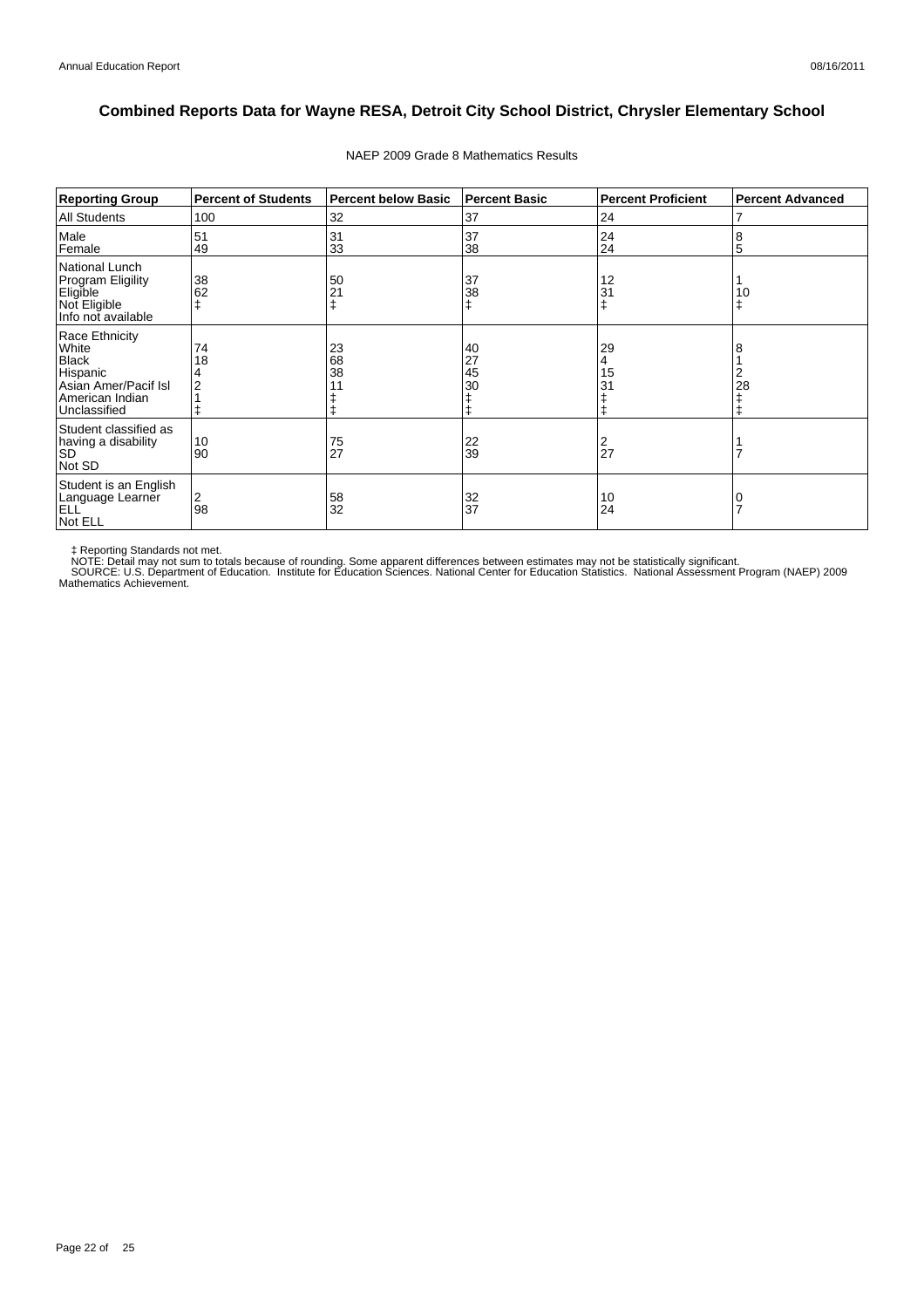| <b>Reporting Group</b>                                                                                         | <b>Percent of Students</b> | <b>Percent below Basic</b> | <b>Percent Basic</b> | <b>Percent Proficient</b> | <b>Percent Advanced</b> |
|----------------------------------------------------------------------------------------------------------------|----------------------------|----------------------------|----------------------|---------------------------|-------------------------|
| <b>All Students</b>                                                                                            | 100                        | 36                         | 34                   | 23                        | 6                       |
| Male<br>Female                                                                                                 | 50<br>50                   | 39<br>32                   | 35<br>34             | 21<br>26                  | 5<br>8                  |
| National Lunch<br><b>Program Eligility</b><br>Eligible<br>Not Eligible<br>Info not available                   | 43<br>57<br>#              | 52<br>24                   | 33<br>36<br>ŧ        | 13<br>31                  | 2<br>10<br>$\ddagger$   |
| Race Ethnicity<br>White<br><b>Black</b><br>Hispanic<br>Asian Amer/Pacif Isl<br>American Indian<br>Unclassified | 71<br>19<br>3              | 28<br>65<br>49<br>21       | 36<br>26<br>34<br>37 | 28<br>15<br>25<br>ŧ       | 8<br>2<br>17            |
| Student classified as<br>having a disability<br><b>SD</b><br>Not SD                                            | 10<br>90                   | 66<br>32                   | 24<br>36             | 8<br>25                   | 3<br>$\overline{7}$     |
| Student is an English<br>Language Learner<br>ELL <sup>'</sup><br>Not ELL                                       | 3<br>97                    | 65<br>35                   | 26<br>35             | 9<br>24                   |                         |

#### NAEP 2009 Grade 4 Reading Results

# Rounds to zero

‡ Reporting Standards not met.<br>NOTE: Detail may not sum to totals because of rounding. Some apparent differences between estimates may not be statistically significant.<br>SOURCE: U.S. Department of Education, Institute of Ed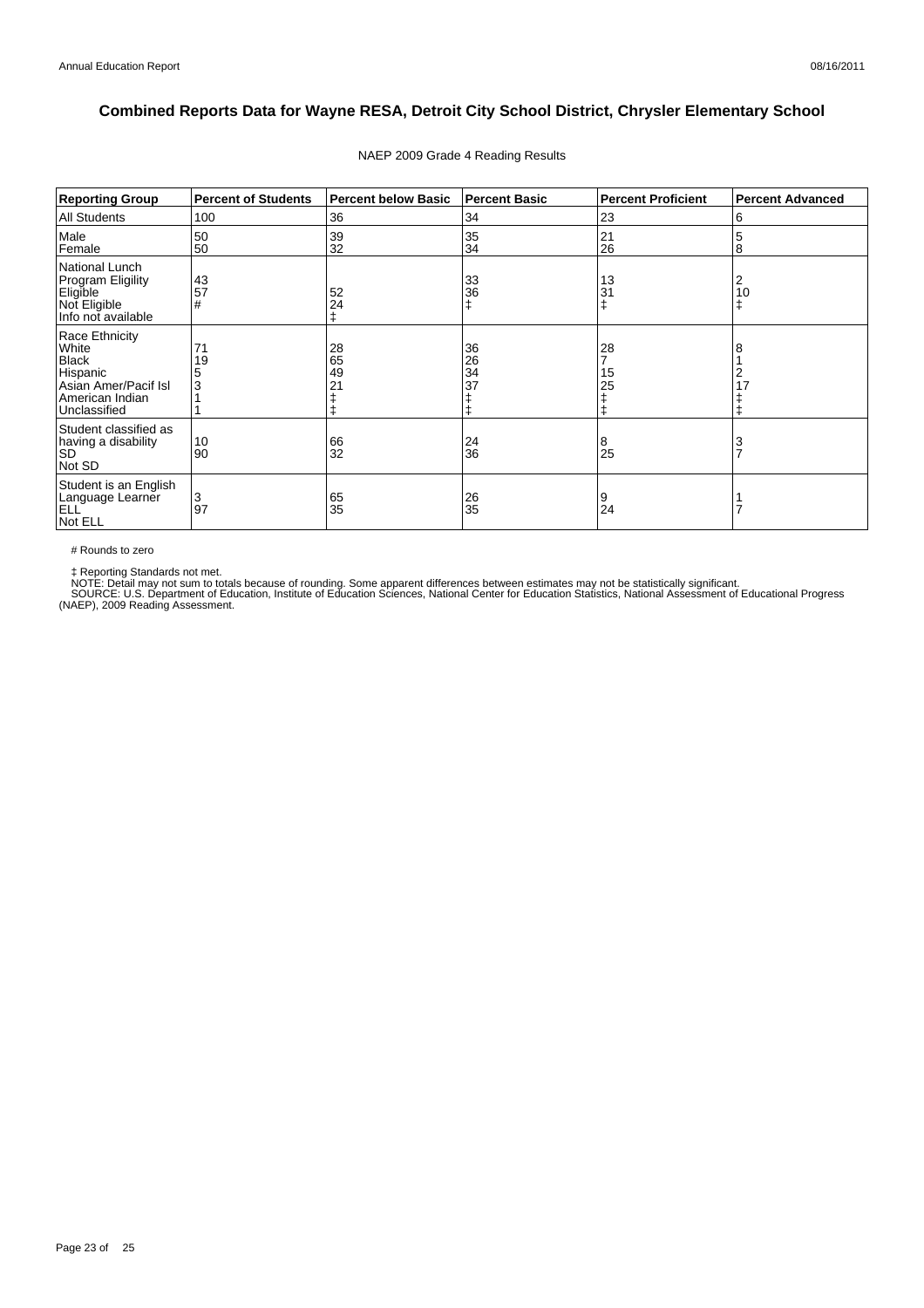| <b>Reporting Group</b>                                                                                         | <b>Percent of Students</b> | <b>Percent below Basic</b> | <b>Percent Basic</b> | <b>Percent Proficient</b> | <b>Percent Advanced</b> |
|----------------------------------------------------------------------------------------------------------------|----------------------------|----------------------------|----------------------|---------------------------|-------------------------|
| <b>All Students</b>                                                                                            | 100                        | 28                         | 41                   | 28                        | 3                       |
| Male<br>Female                                                                                                 | 51<br>49                   | 33<br>23                   | 42<br>41             | 23<br>32                  | $\overline{2}$<br>4     |
| National Lunch<br><b>Program Eligility</b><br>Eligible<br>Not Eligible<br>Info not available                   | 37<br>62                   | 44<br>18                   | 41<br>42<br>ŧ        | 14<br>36<br>ŧ             |                         |
| Race Ethnicity<br>White<br><b>Black</b><br>Hispanic<br>Asian Amer/Pacif Isl<br>American Indian<br>Unclassified | 74<br>18                   | 21<br>54<br>40             | 32<br>37<br>34       | 32<br>9<br>24             | 3                       |
| Student classified as<br>having a disability<br><b>SD</b><br>Not SD                                            | 9<br>91                    | 73<br>23                   | 22<br>43             | 30                        | #<br>3                  |
| Student is an English<br>Language Learner<br>ELL <sup>'</sup><br>Not ELL                                       | 2<br>98                    | 60<br>27                   | 33<br>42             | 8<br>28                   | #<br>3                  |

#### NAEP 2009 Grade 8 Reading Results

# Rounds to zero

‡ Reporting Standards not met.<br>NOTE: Detail may not sum to totals because of rounding. Some apparent differences between estimates may not be statistically significant.<br>SOURCE: U.S. Department of Education, Institute of Ed